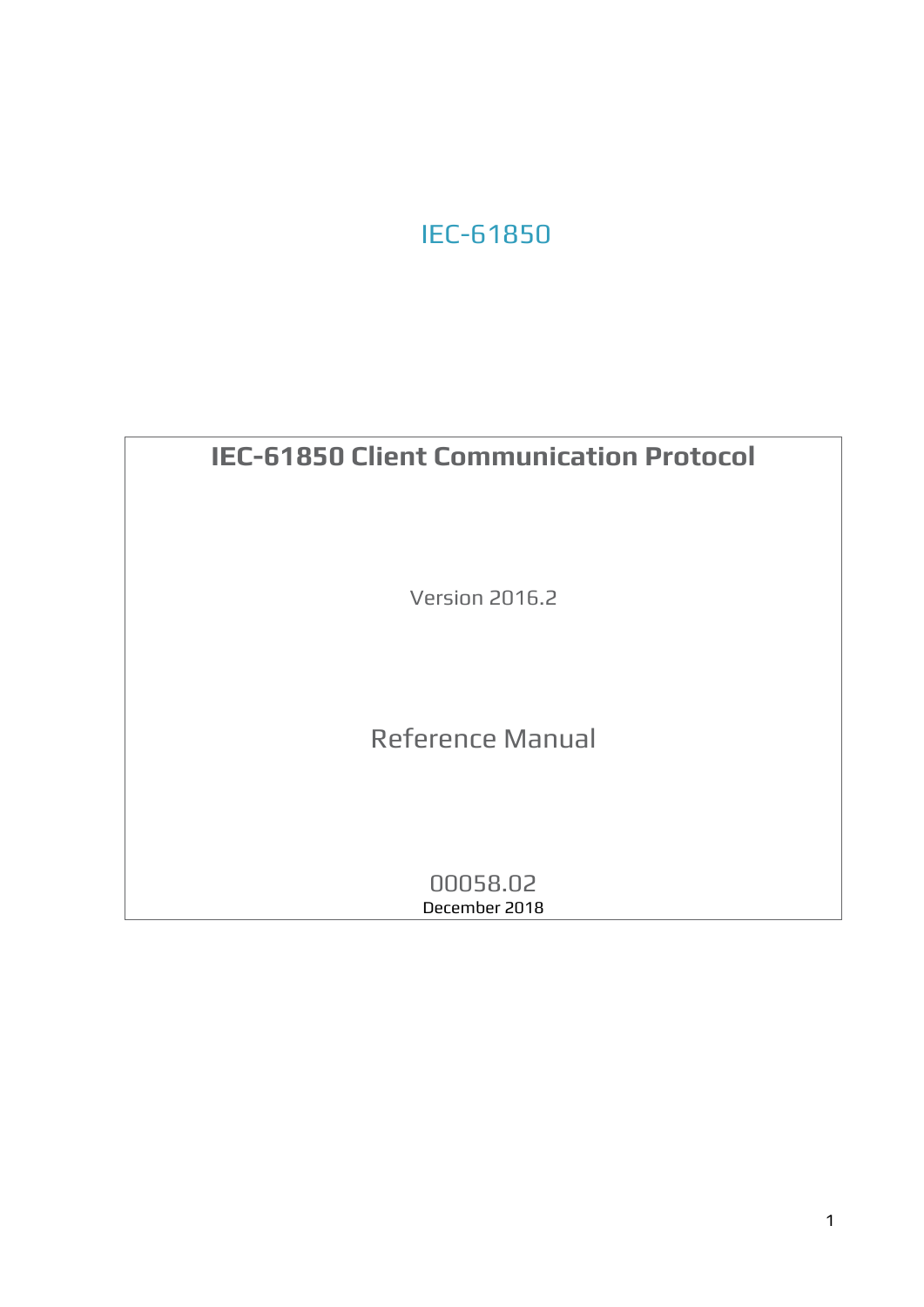# **IEC-61850** Client Communication Protocol

Version 2016.2

Reference Manual

00058.02 December 2018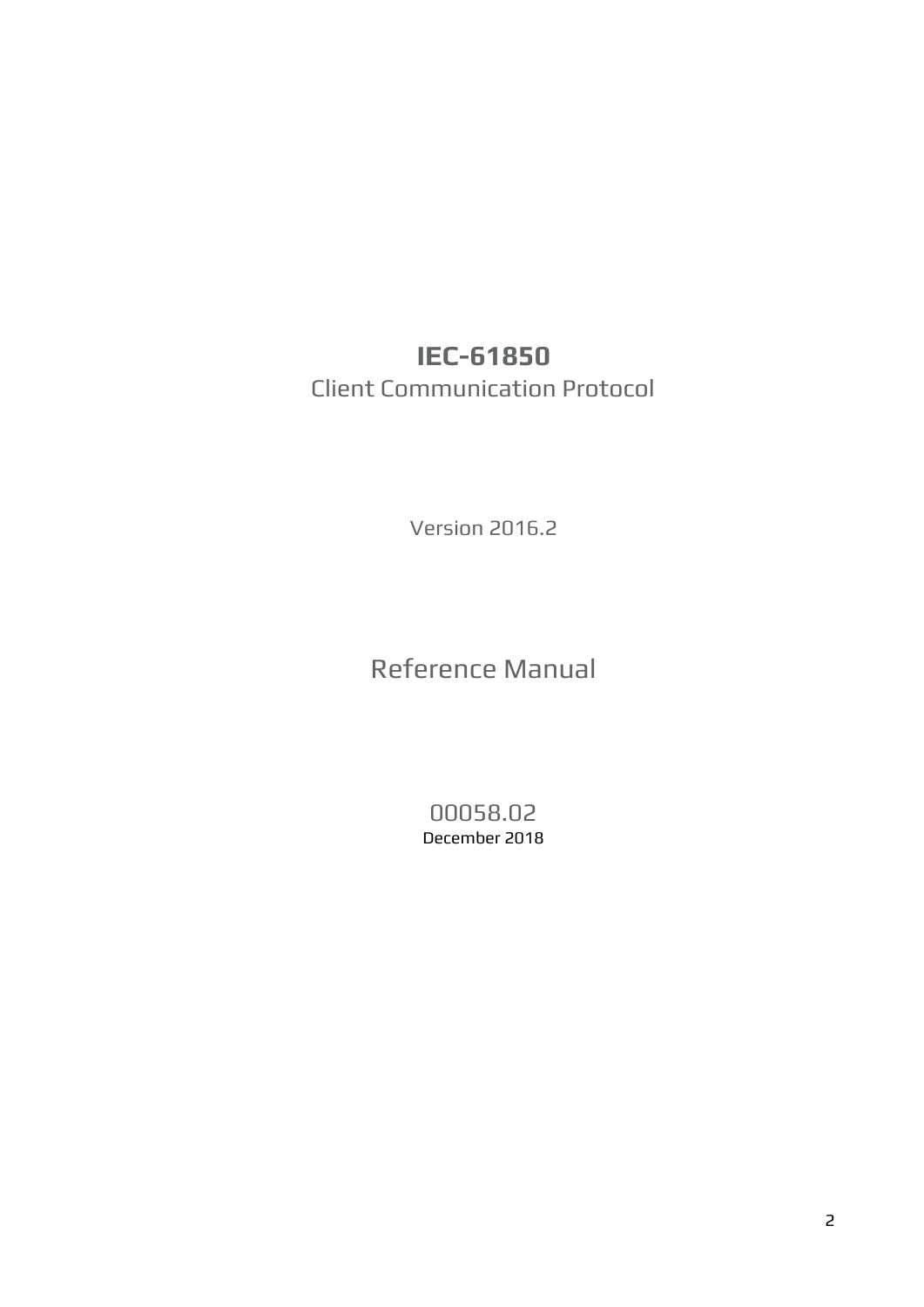# **Table of Contents**

|                              | <b>1. GENERAL INFORMATION</b>                 | 4        |
|------------------------------|-----------------------------------------------|----------|
| 1.1 Summary                  |                                               | 4        |
| 1.2 Migration                |                                               | 4        |
|                              | 1.3 The IEC 61850 Standard                    | 5        |
|                              | <b>1.4 Communication Module</b>               | 8        |
|                              | 1.4.1 Communication Library                   | 8        |
|                              | 1.4.2 Integration Library                     | 11       |
| 1.5 Operation                |                                               | 14       |
|                              | <b>2. CHANNEL SETTINGS</b>                    | 14       |
| <b>2.1 Protocol Options</b>  |                                               | 14       |
| 2.2 Interfaces               |                                               | 14       |
| 2.3 Initial State            |                                               | 14       |
|                              | <b>3. NODES SETTINGS</b>                      | 14       |
| <b>3.1 Primary Station</b>   |                                               | 15       |
|                              | <b>3.2 Secondary Station (Backup Station)</b> | 17       |
|                              | <b>4. POINTS SETTINGS</b>                     | 17       |
| <b>4.1 Point Types</b>       |                                               | 18       |
|                              | 4.1.1 Binary output (BO)                      | 19       |
| 4.1.3 Report (BR) (RP)       | 4.1.2 DataSet (DS) (DS1) (DS2) (DS3) (DS4)    | 19<br>20 |
|                              | 4.1.4 Report Flags (BRF) (RPF)                | 20       |
| <b>4.2 Point Address</b>     |                                               | 20       |
| 4.3 Access Type              |                                               | 22       |
|                              | 4.3.1 AccessType Read                         | 23       |
|                              | 4.3.2 AccessType Write                        | 23       |
| <b>5. BROWSER</b>            |                                               | 24       |
| <b>5.1 General</b>           |                                               | 24       |
| <b>5.2 Data Sources</b>      |                                               | 25       |
|                              | <b>5.3 Remote IED Connection</b>              | 25       |
| <b>5.4 Reading SCL files</b> |                                               | 25       |
| 5.5 Data Objects             |                                               | 25       |
| 5.6 DataSets                 |                                               | 26       |
| <b>5.7 Reports</b>           |                                               | 27       |
|                              | 5.8 Report Attribute Window                   | 27       |
|                              | <b>6. COMTRADE FILES</b>                      | 28       |
|                              | <b>6.1 General information</b>                | 28       |
|                              | <b>6.2 Reading and Recording</b>              | 29       |
| 00058.02                     |                                               | 3        |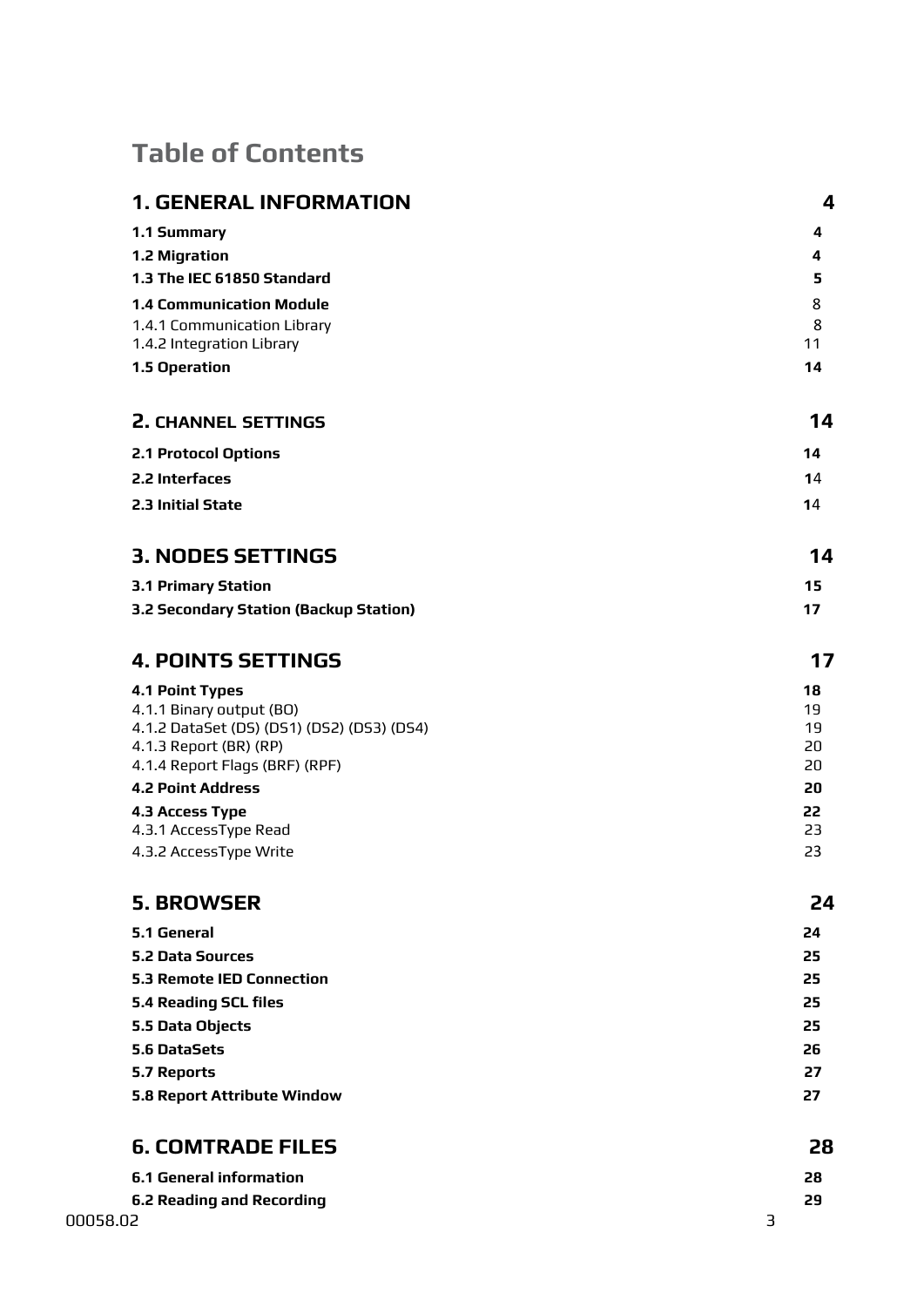| <b>7. DIAGNOSIS OF COMMUNICATION PROBLEMS</b> | 29 |
|-----------------------------------------------|----|
| 7.1 Logs of Operations (LOG)                  | 29 |
| 7.1.1 SCADA Trace Window                      | 29 |
| 7.1.2 Windows Event                           | 30 |
| 7.1.3 Text File                               | 30 |
| 7.2 Codes of Errors and Qualities             | 30 |
| 7.2.1 Command Errors (CO)                     | 30 |
| 7.2.2 Quality                                 | 32 |

## <span id="page-3-0"></span>**1. GENERAL INFORMATION**

#### <span id="page-3-1"></span>**1.1 Summary**

**Communication Driver Name**: IEC 61850 Client Communication Protocol

**Current Version**: 2016.2 – 1.3

**Implementation DLL**: T.ProtocolDriver. IEC61850.dll

**Protocol**: IEC-61850 Client communication protocol - Edition 2

**Interface**: TCP/IP

**Description**: IEC861850 Scada Client implements the part of the standard IEC61850 responsible for ACSI core services, as defined in part 8.1 of IEC861850 standard. It uses encapsulation of the ISO/OSI transport layer into the TCP/IP transport layer. It communicates with IEDs

(Intelligent Electronic Devices), RTUs (Remote Terminal Units) and IO devices that support this protocol, acting as the client workstation.

**Protocol Options**: Timers for protocol control messages

**Max number of nodes**: User defined

**PC Hardware requirements**: Standard PC Ethernet interface board

**Note**: This communication module was rewritten for version **an-2016.2**, and uses a library that is different from the one previously used. Changes were made to the configuration procedures of channels, nodes and points. The following section provides notes to aid in the migration of projects that were already using the module from the previous version.

#### <span id="page-3-2"></span>**1.2 Migration**

Scada users of communication module - Issue 1 need to update the channel registration, nodes, and project points. Below are the steps for migrating existing projects to the new issue.

- 1. Copy all points referring to the nodes of Project Communication Module 61850 to an Excel worksheet.
- 2. Delete all points referring to the nodes of Project Communication Module 61850.
- 3. Copy the names of the project nodes and channels to the notebook.
- 4. Delete all nodes.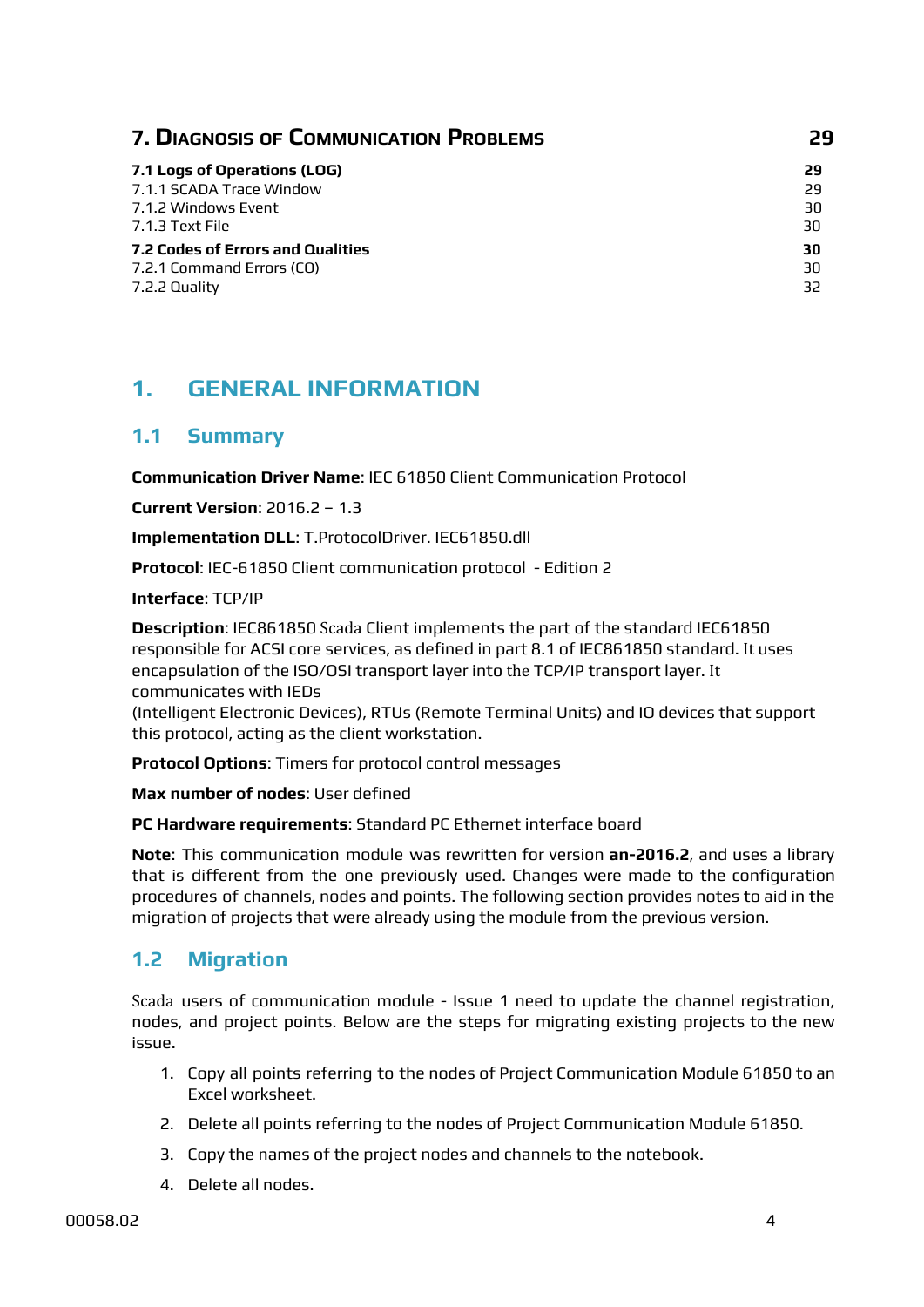- 5. Delete all channels.
- 6. Create the channels with the names previously copied in step 3. Configuring each channel according to session 2 - CHANNEL CONFIG – Does not allow copy and paste.
- 7. Create the nodes with the names previously copied in step 3. Configuring each node according to session 3 - CONFIGURING US (NODE CONFIG) – Does not allow copy and paste.
- 8. Paste the point definitions previously copied in step 1.
- 9. When starting the Communication Module, all the Point entries will be validated. If point mistakes occur, they will be recorded in the Log (See section 7.1 - **Logs of operations (LOG))** and check how to correct them in session 4 - **CONFIGURATION OF POINTS (POINTS CONFIG**).

#### <span id="page-4-0"></span>**1.3 The IEC 61850 Standard**

This section aims to briefly present some information on the standard IEC 61850, which directly interferes in the definition and implementation of this communication module.

For more details and a formal description, refer to the standard's texts or documentation of the server IEDs.

The standard is divided into ten parts, listed below.

#### **Chapter Description**

- 1. Introduction and Overview
- 2. Glossary
- 3. General Requirements
- 4. System and Project Management
- 5. Communication Requirements for Device Functions and Models
- 6. Configuration of the Description Language for Communication in Substations with IEDs
- 7. Basic Communication Structures for Substations and Feeders: Principles and Models
- 7.2 Basic Communication Structures for Substations and Feeders:
- 7.3 Basic Communication Structures for Substations and Feeders: Common Data Class
- 7.4 Basic Communication Structures for Substations and Feeds: Classes of Logic Nodes and Compatible Data
- 8. Mapping for MMS (ISO/IEC 9506-1 and ISO/IEC 9506-2) and for ISO/IEC8802-3
- 9.1 Sample Values on One-way Multidrop Point-to-point
- 9.2 Sample Values for ISO/IEC8802-3
- 10 Conformity Tests

As regards the support for data communication between computers and IEDs, as established by the standard, the types of messages defined are listed below.

#### **Message Description**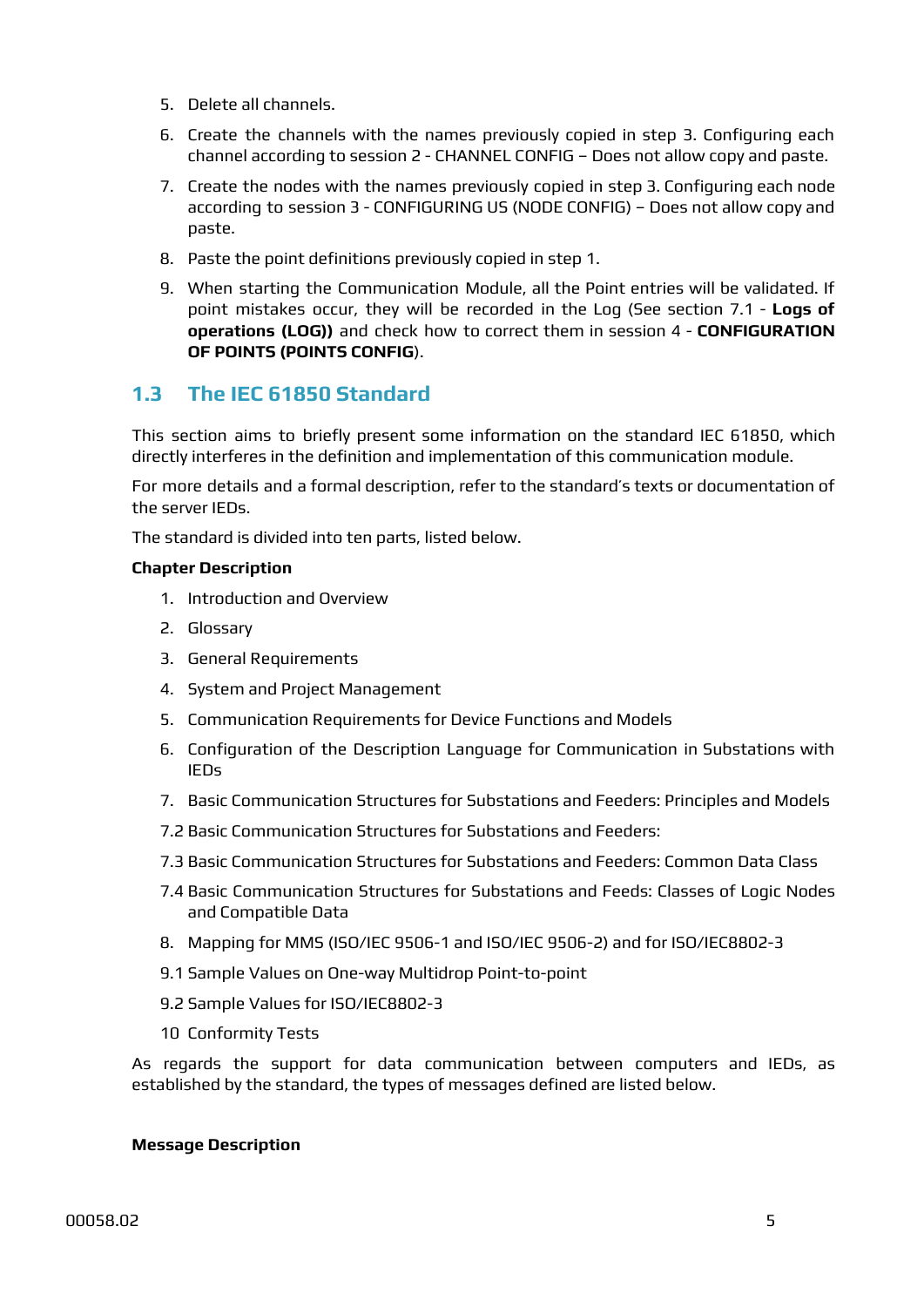**GOOSE Generic Object Oriented Substation** - Multicast-type messages that load information between IEDs. They are responsible only for the traffic of messages about the performance of any protection or digital signal.

**MMS Manufacturing Message Specification** - Unicast-type messages that are used to exchange analog or digital (state) measurement data to indicate the state of the equipment and process.

One of the great advantages introduced by the standard in defining its data communication protocol is the fact that the internal points to an IED do not use **numbers for addresses**, as in other protocols, but **names** instead. Each point is considered an **object,** and its names and formats are standardized by the norm.

Internally to the IEC61850 IEDs there is a map of the **objects**, arranged in a hierarchical structure. In the communication between a client (for example, SCADA) and the server (for example, a digital-IED relay), these object names (at least when communication is initially established) travel in the protocol messages.

In order to have a general idea of these object's names, the next section briefly presents the structure of the address map hierarchy of the **IEC61850.**



**LD - Logical Devices** - These are logical devices within this physical server, which work as function containers (Logical Nodes) or even as gateways between different LD LNs. Generally, IED internal names are used in the initial part of the name (prefixes) and suffixes that indicate the main function of the LD. Examples of suffixes are CTRL, MEAS, etc.

**LN - Logical Nodes** - Objects that implement the well-defined basic functions within the Logical Device. The names of Logical Nodes are standardized. Each LN contains objects, data sets, Report definitions, Logs, parameter groups, and services that implement objects and functions. For example, a disconnect switch, its state, its control, has the name "Q0CSWI1." The LN in this case is the CSWI – "Switch controller." Other examples of LNs would be those that perform measurement functions (MMXU), voltage transformer (TVTR), overcurrent protection (PTOC), thermal protection (PTTR). A complete list of LNs for use in substation IEDs and the rules for forming their names are given in IEC61850-Part 5.

**FC - Functional Constraints** - The function defined by the LN will contain several objects that are distributed in categories defined as FC-Functional Constraints. These are "CO" that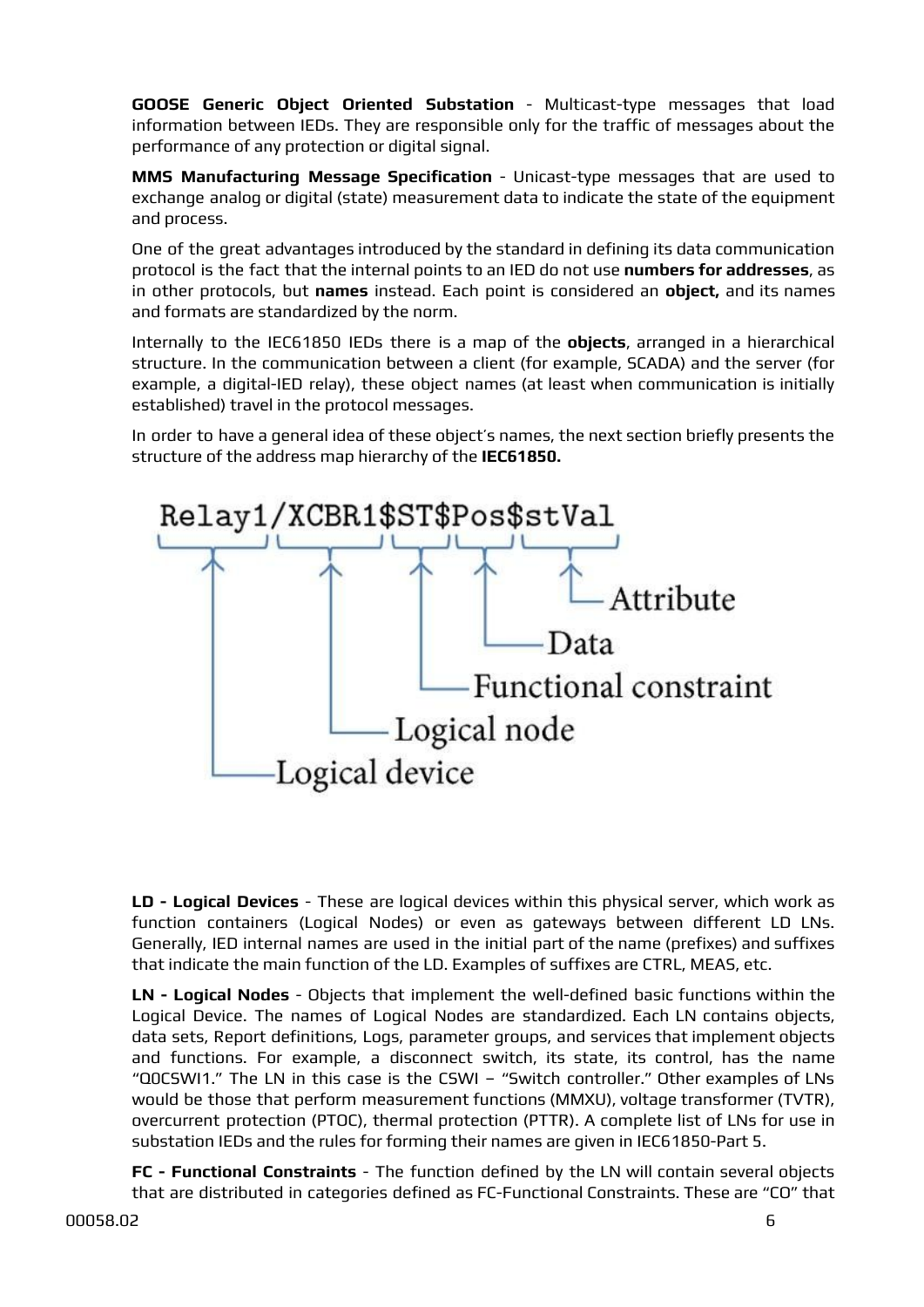will contain command objects, "ST" that will contain digital signaling objects, "RP" for report-type objects, and "MX" for measurement objects. The list of the following FCs was obtained from IEC61850 Part 7-2-2003 - Table 18. More details about each item can be found in the original table.

- ST Status information
- MX Measurements (analog values)
- CO Control DataAttribute will be operated (control model) and read
- SP Setpoint DataAttribute will represent a set-point; value may be controlled and read
- SV Substitution DataAttribute will represent a substitution
- CF Configuration DataAttribute will represent a configuration
- DC Description DataAttribute will represent a description
- SG Setting group logical devices that implement the SGCB class
- SE Setting group
- EX Extended definition
- BR Buffered report
- RP Unbuffered report
- LG Logging Attribute will represent a log control
- GO Goose control
- GS Gsse control Attribute will represent a goose control
- MS Multicast sampled value control
- US Unicast sampled value control

**DO - Data objects** - Data Objects are objects with standard names that contain the information proper. These objects can be simple, such as the "Pos" object, which provides information on the circuit breaker position. There are more complex "A" objects, which represent a three-phase current. It is made up of four Data Attributes, each of which containing Child Data Attributes with the current information about each phase and a neutral. It has in the latter case multiple levels of Data Attributes in the hierarchy below a Data Object.

Examples of DataObjects are:

Beh - Behavior of LN

Health - State of the logical node related to HW and SW.

Loc - Switchover between local and remote operation

Mod - Mode and behavior: On, Blocked, Test, Test/Blocked, Off

Pos - Switch position

A - Current

neut - Phase neutral

phsA, phsB, PhsC - Phases A, B and C

Hz - Frequency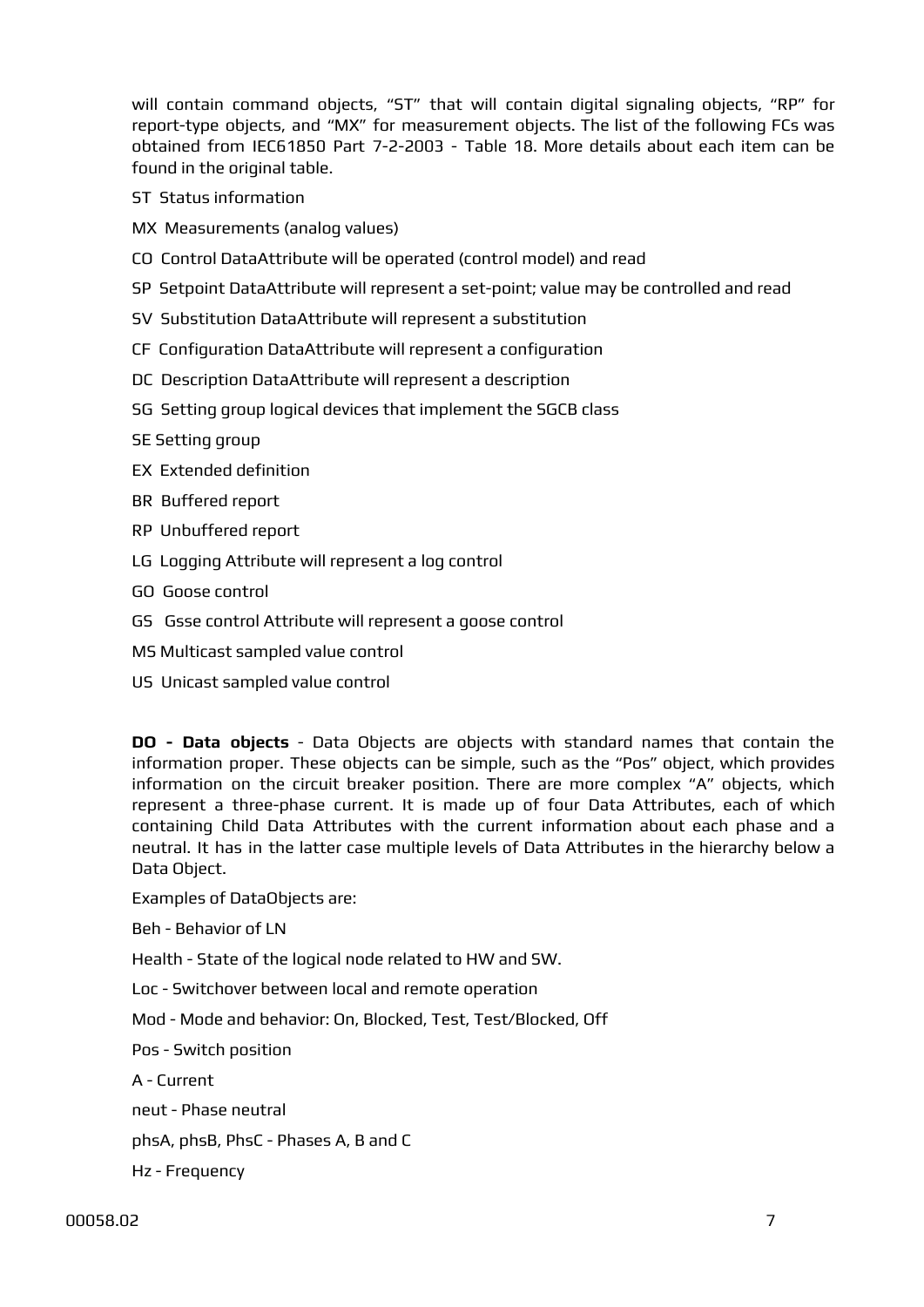PPV - Phase to phase voltages

PhV - Phase to ground voltages for Phases 1, 2, and 3, including Angle

**DA - Data Attributes** - Each object hierarchically below a Data Object or another Data Attribute, in the case of "ctlNum" or a phase of the stream as "phsC." Examples:

In the case of "Pos" you can see four Data Attributes:

stVal - Containing the state of the circuit breaker

q - The quality of the data

t - Sampling timestamp

ctlNum - Data object status change sequence number

In the case of the current "pshC," besides being a Data Attribute itself, it also contains four Data Attributes below it:

cVal - The current measurement

instCval - The instantaneous measure of the current at the last acquisition

q - The quality of the data

t - Sampling timestamp.

For the end user, the way services are used is transparent. They are only required to know how to set up the user-friendly configuration interfaces for running the IEC61850 SCADA Client.

#### <span id="page-7-0"></span>**1.4 Communication Module**

The communication module consists of two libraries that work together: Communication and Integration.

#### <span id="page-7-1"></span>1.4.1 Communication Library

The communication library is developed in the C ++ programming language and is responsible for the communication between the Communication Module and the equipment. It is designed according to edition 2 of the IEC 61850 standard series.

## 1.4.1.1 Supported objects

The following table provides an overview of supported IEC 61850 objects.

| IEC 61850 Objects                 | <b>MMS Object</b>                  |
|-----------------------------------|------------------------------------|
| <b>SERVER class</b>               | Virtual Manufacturing Device (VMD) |
| <b>LOGICAL DEVICE class</b>       | Domain                             |
| LOGICAL NODE class                | Named Variable                     |
| <b>DATA</b> class                 | Named Variable                     |
| DATA-SET class                    | Named Variable List                |
| SETTING-GROUP-CONTROL-BLOCK class | Named Variable                     |
| REPORT-CONTROL-BLOCK class        | Named Variable                     |
| LOG class                         | Journal                            |
| LOG-CONTROL-BLOCK class           | Named Variable                     |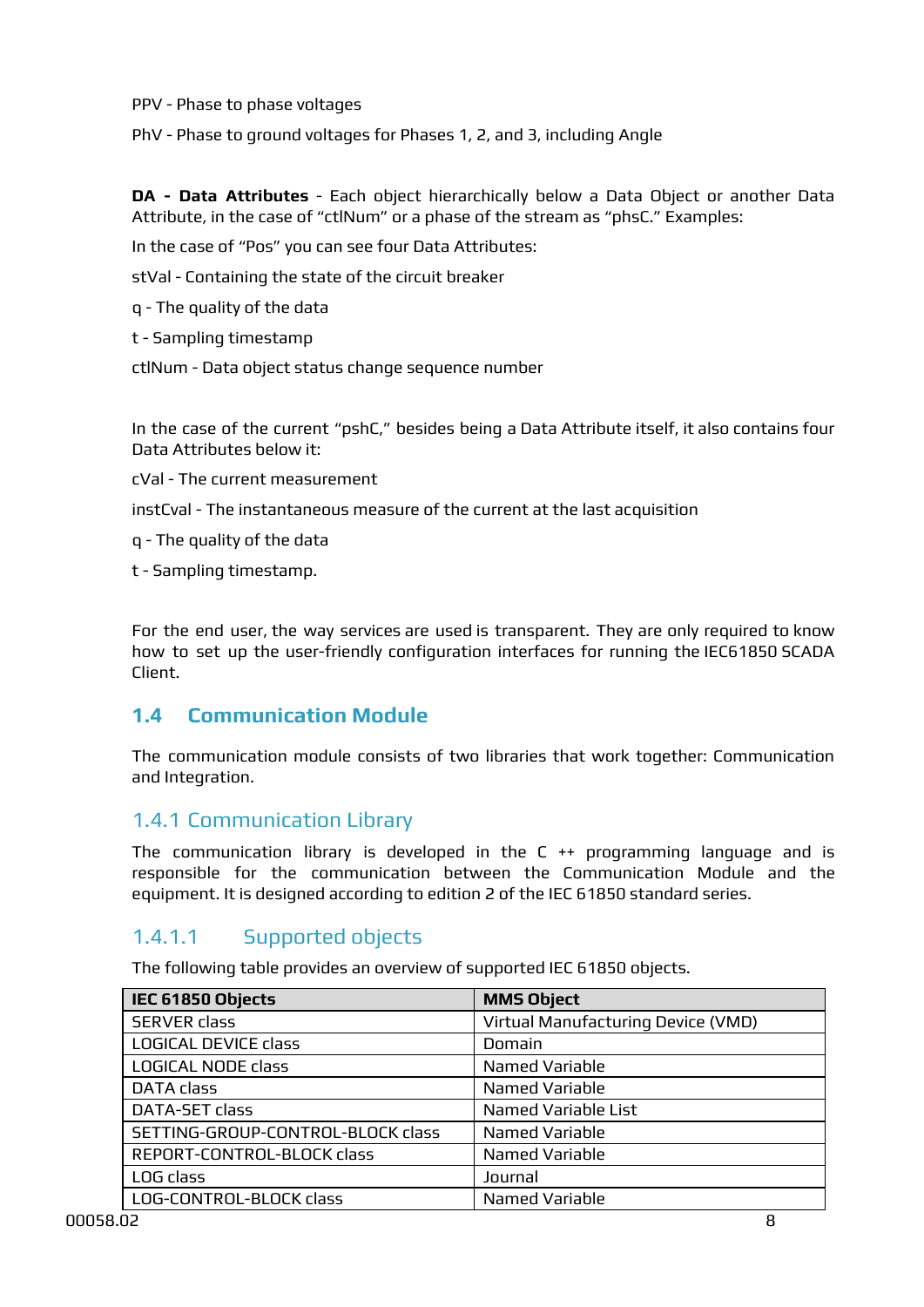| GOOSE-CONTROL-BLOCK class | Named Variable |
|---------------------------|----------------|
| GSSE-CONTROL-BLOCK class  | Named Variable |
| l CONTROL class           | Named Variable |
| Files                     | Files          |

# 1.4.1.2 Supported services

The following table provides an overview of supported IEC 61850 Abstract Communication Service Interface (ACSI) services.

| IEC 61850 Model                                  |            | <b>IEC 61850 Services</b> | AA:<br>TP/M<br>C | <b>Client</b> | <b>Serv</b><br>er |
|--------------------------------------------------|------------|---------------------------|------------------|---------------|-------------------|
| <b>Server</b>                                    | 51         | ServerDirectory           | <b>TP</b>        | $\checkmark$  | $\checkmark$      |
|                                                  | <b>S2</b>  | Associate                 | <b>TP</b>        | $\checkmark$  | $\checkmark$      |
| <b>Application association</b>                   | 53         | Abort                     | TP               | $\checkmark$  | $\checkmark$      |
|                                                  | 54         | Release                   | <b>TP</b>        | ✓             | $\checkmark$      |
| <b>Logical device</b>                            | 55         | LogicalDeviceDirectory    | <b>TP</b>        | $\checkmark$  | $\checkmark$      |
| <b>Logical node</b>                              | <b>S6</b>  | LogicalNodeDirectory      | <b>TP</b>        | $\checkmark$  | $\checkmark$      |
|                                                  | <b>S7</b>  | GetAllDataValues          | TP               | $\checkmark$  | $\checkmark$      |
|                                                  | 58         | GetDataValues             | <b>TP</b>        | $\checkmark$  | $\checkmark$      |
| <b>Data</b>                                      | 59         | SetDataValues             | <b>TP</b>        | $\checkmark$  | $\checkmark$      |
|                                                  | <b>S10</b> | GetDataDirectory          | <b>TP</b>        | $\checkmark$  | $\checkmark$      |
|                                                  | <b>S11</b> | GetDataDefinition         | <b>TP</b>        | $\checkmark$  | $\checkmark$      |
|                                                  | <b>S12</b> | GetDataSetValues          | <b>TP</b>        | $\checkmark$  | $\checkmark$      |
|                                                  | <b>S13</b> | SetDataSetValues          | <b>TP</b>        | $\checkmark$  | $\checkmark$      |
| Data set                                         | 514        | CreateDataSet             | <b>TP</b>        | $\checkmark$  | $\checkmark$      |
|                                                  | <b>S15</b> | <b>DeleteDataSet</b>      | <b>TP</b>        | $\checkmark$  | $\checkmark$      |
|                                                  | <b>S16</b> | GetDataSetDirectory       | <b>TP</b>        | ✓             | $\checkmark$      |
| <b>Substitution</b>                              | <b>S17</b> | SetDataValues             | <b>TP</b>        | $\checkmark$  | $\checkmark$      |
| <b>Setting group control block</b>               | <b>S18</b> | SelectActiveSG            | <b>TP</b>        | $\checkmark$  | $\checkmark$      |
|                                                  | <b>S19</b> | SelectEditSG              | <b>TP</b>        | $\checkmark$  | $\checkmark$      |
|                                                  | <b>S20</b> | SetSGValues               | <b>TP</b>        | $\checkmark$  | $\checkmark$      |
|                                                  | <b>S21</b> | ConfirmEditSGValues       | <b>TP</b>        | $\checkmark$  | $\checkmark$      |
|                                                  | <b>S22</b> | GetSGValues               | <b>TP</b>        | $\checkmark$  | $\checkmark$      |
|                                                  | <b>S23</b> | GetSGCBValues             | <b>TP</b>        | ✓             |                   |
|                                                  | <b>S24</b> | Report                    | <b>TP</b>        | ✓             | ✓                 |
|                                                  | $524-1$    | data-change (dchq)        | <b>TP</b>        | $\checkmark$  | $\checkmark$      |
| <b>Buffered report control block</b>             | $524 - 2$  | qchq-change (qchq)        | <b>TP</b>        | $\checkmark$  | $\checkmark$      |
| (BRCB)                                           | $524-3$    | data-update (dupd)        | <b>TP</b>        | $\checkmark$  | $\checkmark$      |
|                                                  | <b>S25</b> | GetBRCBValues             | <b>TP</b>        | $\checkmark$  | $\checkmark$      |
|                                                  | <b>S26</b> | <b>SetBRCBValues</b>      | <b>TP</b>        | $\checkmark$  | $\checkmark$      |
|                                                  | <b>S27</b> | Report                    | <b>TP</b>        | ✓             | $\checkmark$      |
| <b>Unbuffered report control</b><br>block (URCB) | $527-1$    | data-change (dchg)        | <b>TP</b>        | $\checkmark$  | $\checkmark$      |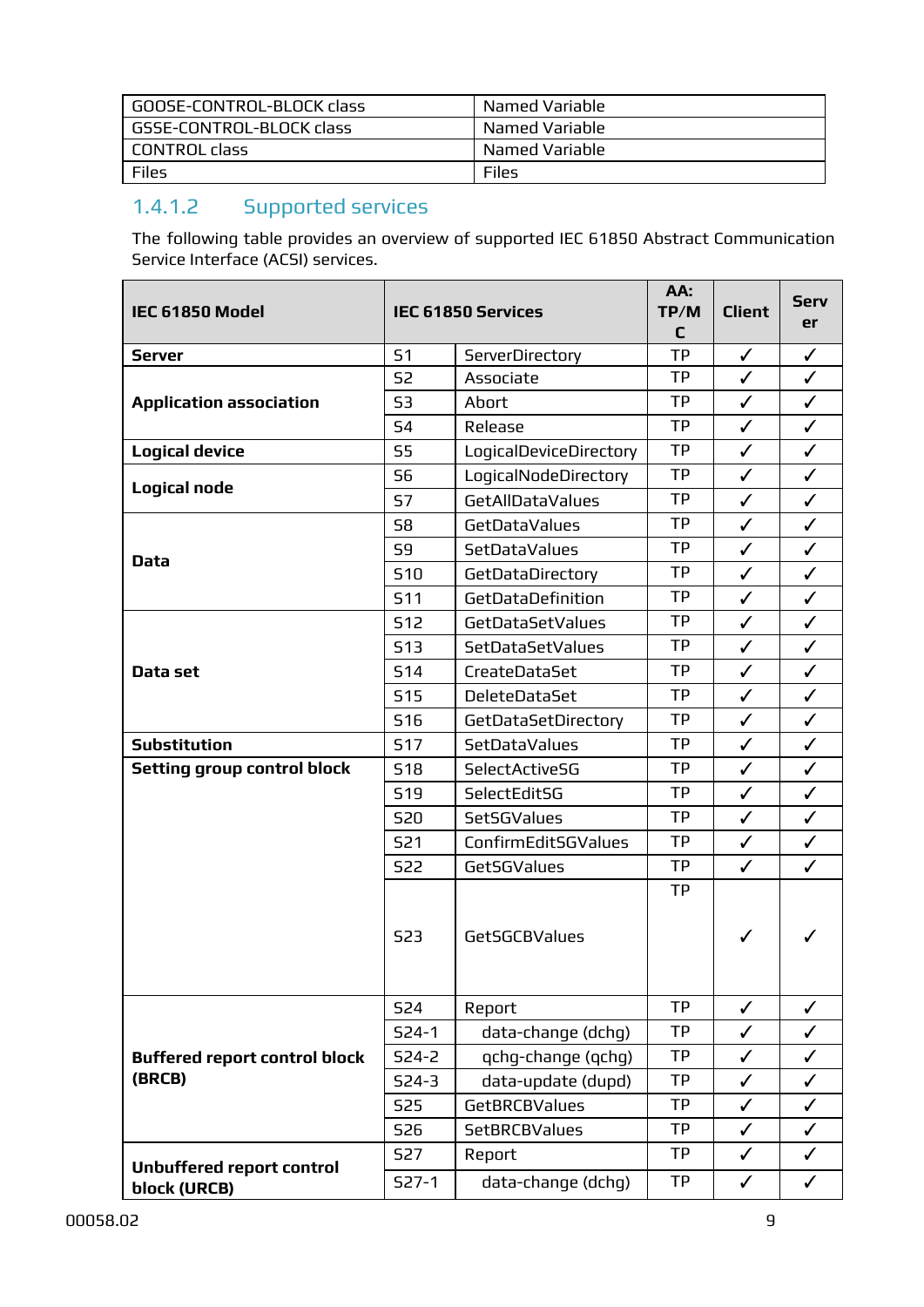|                              | $527 - 2$      | qchg-change (qchg)                       | <b>TP</b> | $\checkmark$ | $\checkmark$    |
|------------------------------|----------------|------------------------------------------|-----------|--------------|-----------------|
|                              | $527-3$        | data-update (dupd)                       | <b>TP</b> | $\checkmark$ | $\checkmark$    |
|                              | <b>S28</b>     | GetURCBValues                            | <b>TP</b> | $\checkmark$ | $\checkmark$    |
|                              | <b>S29</b>     | <b>SetURCBValues</b>                     | <b>TP</b> | $\checkmark$ | $\checkmark$    |
|                              | <b>S30</b>     | GetLCBValues                             | <b>TP</b> | $\checkmark$ | $\checkmark$    |
|                              | <b>S31</b>     | <b>SetLCBValues</b>                      | <b>TP</b> | $\checkmark$ | $\checkmark$    |
| Log control block            | <b>S32</b>     | <b>QueryLogByTime</b>                    | <b>TP</b> | $\checkmark$ | $\checkmark$    |
|                              | <b>S33</b>     | QueryLogAfter                            | <b>TP</b> | $\checkmark$ | $\checkmark$    |
|                              | 534            | GetLogStatusValues                       | <b>TP</b> | $\checkmark$ | $\checkmark$    |
|                              | <b>S35</b>     | SendGOOSEMessage                         | MC        | $\checkmark$ | $\checkmark$    |
|                              | <b>S36</b>     | GetGoReference                           | <b>TP</b> |              |                 |
| <b>GOOSE control block</b>   | <b>S37</b>     | GetGOOSEElementNu<br>mber                | <b>TP</b> |              |                 |
|                              | <b>S38</b>     | <b>GetGoCBValues</b>                     | <b>TP</b> | $\checkmark$ | $\checkmark$    |
|                              | <b>S39</b>     | <b>SetGoCBValues</b>                     | <b>TP</b> | $\checkmark$ | $\checkmark$    |
|                              | <b>S40</b>     | SendGSSEMessage                          | MC        |              |                 |
|                              | <b>S41</b>     | GetGsReference                           | <b>TP</b> |              |                 |
| <b>GSSE control block</b>    | <b>S42</b>     | GetGSSEElementNum<br>ber                 | <b>TP</b> |              |                 |
|                              | <b>S43</b>     | GetGsCBValues                            | <b>TP</b> |              |                 |
|                              | 544            | SetGsCBValues                            | <b>TP</b> |              |                 |
|                              | <b>S45</b>     | SendMSVMessage                           | <b>MC</b> |              | $\checkmark$    |
| <b>Multicast SVC</b>         | 546            | <b>GetMSVCBValues</b>                    | <b>TP</b> | $\checkmark$ | $\checkmark$    |
|                              | <b>S47</b>     | <b>SetMSVCBValues</b>                    | <b>TP</b> | $\checkmark$ | $\checkmark$    |
|                              | <b>S48</b>     | SendUSVMessage                           | <b>TP</b> |              | $\checkmark$    |
| <b>Unicast SVC</b>           | <b>S49</b>     | <b>GetUSVCBValues</b>                    | <b>TP</b> | $\checkmark$ | $\checkmark$    |
|                              | <b>S50</b>     | SetUSVCBValues                           | <b>TP</b> | $\checkmark$ | $\checkmark$    |
|                              | <b>S51</b>     | Select                                   | <b>TP</b> | $\checkmark$ | $\checkmark$    |
|                              | <b>S52</b>     | SelectWithValue                          | <b>TP</b> | $\checkmark$ | $\checkmark$    |
|                              | <b>S53</b>     | Cancel                                   | <b>TP</b> | $\checkmark$ | $\checkmark$    |
| <b>Control</b>               | <b>S54</b>     | Operate                                  | <b>TP</b> | $\checkmark$ | ✓               |
|                              | <b>S55</b>     | Command-Terminatio<br>n                  | <b>TP</b> | $\checkmark$ | $\checkmark$    |
|                              | <b>S56</b>     | TimeActivated-Operat<br>е                | <b>TP</b> | $\checkmark$ | $\checkmark$    |
|                              | <b>S57</b>     | GetFile                                  | <b>TP</b> | $\checkmark$ | $\checkmark$    |
|                              | <b>S58</b>     | <b>SetFile</b>                           | <b>TP</b> | $\checkmark$ | $\checkmark$    |
| <b>File transfer</b>         | <b>S59</b>     | <b>DeleteFile</b>                        | <b>TP</b> | $\checkmark$ | $\checkmark$    |
|                              | <b>S60</b>     | GetFileAttributeValue<br>s               | <b>TP</b> | $\checkmark$ | ✓               |
|                              | T1             | Time resolution of<br>internal clock     |           | 1ms          | 1 <sub>ms</sub> |
| <b>Time</b>                  | T <sub>2</sub> | Time accuracy of<br>internal clock       |           |              |                 |
|                              | T <sub>3</sub> | <b>Supported Timestamp</b><br>resolution |           | 1ms          | 1 <sub>ms</sub> |
| AA - Application association |                |                                          |           |              |                 |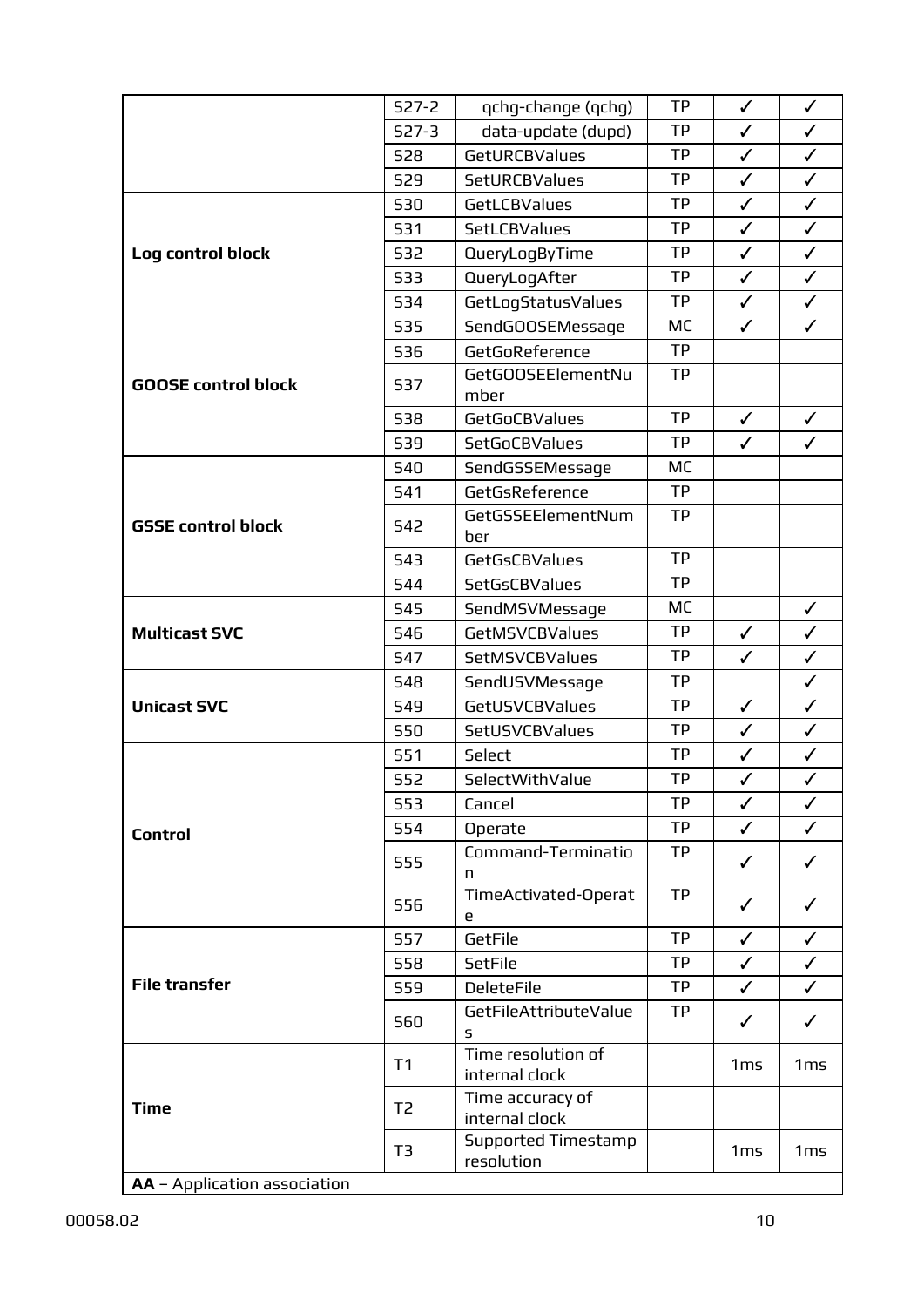**TP** – Two-party application association (MMS over TCP/IP or Unicast Sampled Value on top of Ethernet) **MC** – Multicast application association (GOOSE or SV using multicast messages on top of Ethernet) ✓ – Supported

## <span id="page-10-0"></span>1.4.2 Integration Library

The integration library is developed in the C # programming language and is responsible for the integration between the Communication Module and SCADA. It aims to transact the read and write information between the device and SCADA.

#### 1.4.2.1 Objects Implemented

The following table provides an overview of implemented IEC 61850 objects. The fields marked with a  $(V)$  indicate the implementation of the service.

| IEC 61850 Objects                 |   |  |
|-----------------------------------|---|--|
| <b>SERVER class</b>               |   |  |
| <b>LOGICAL DEVICE class</b>       |   |  |
| <b>LOGICAL NODE class</b>         |   |  |
| <b>DATA class</b>                 | ✔ |  |
| DATA-SET class                    |   |  |
| SETTING-GROUP-CONTROL-BLOCK class |   |  |
| REPORT-CONTROL-BLOCK class        |   |  |
| LOG class                         |   |  |
| LOG-CONTROL-BLOCK class           |   |  |
| GOOSE-CONTROL-BLOCK class         |   |  |
| GSSE-CONTROL-BLOCK class          |   |  |
| <b>CONTROL class</b>              |   |  |
| <b>Files</b>                      |   |  |

#### 1.4.2.2 Services Implemented

The following table provides an overview of the implemented IEC 61850 Abstract Communication Service Interface (ACSI) services. The fields marked with a (✓) indicate the implementation of the service.

| IEC 61850 Model                | <b>IEC 61850 Services</b> |                         |  |  |
|--------------------------------|---------------------------|-------------------------|--|--|
| <b>Server</b>                  | 51                        | ServerDirectory         |  |  |
|                                | S2                        | Associate               |  |  |
| <b>Application association</b> | S <sub>3</sub>            | Abort                   |  |  |
|                                | S <sub>4</sub>            | Release                 |  |  |
| <b>Logical device</b>          | S5                        | LogicalDeviceDirectory  |  |  |
|                                | S6                        | LogicalNodeDirectory    |  |  |
| <b>Logical node</b>            | S7                        | <b>GetAllDataValues</b> |  |  |
|                                | S8                        | <b>GetDataValues</b>    |  |  |
| <b>Data</b>                    | 59                        | <b>SetDataValues</b>    |  |  |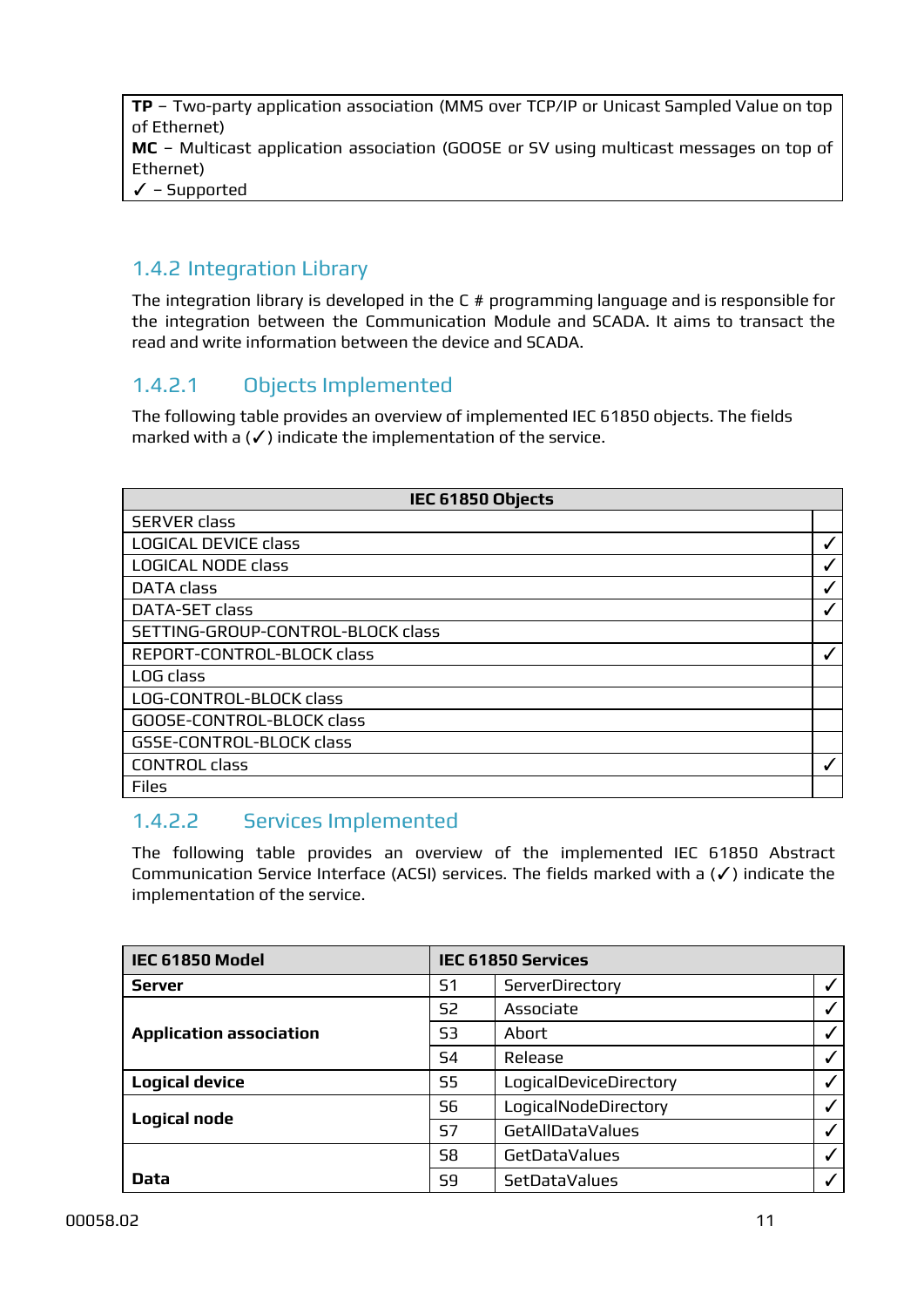|                                      | <b>S10</b> | GetDataDirectory      | $\checkmark$ |
|--------------------------------------|------------|-----------------------|--------------|
|                                      | <b>S11</b> | GetDataDefinition     | $\checkmark$ |
|                                      | <b>S12</b> | GetDataSetValues      | $\checkmark$ |
|                                      | 513        | SetDataSetValues      |              |
| Data set                             | <b>S14</b> | CreateDataSet         |              |
|                                      | <b>S15</b> | <b>DeleteDataSet</b>  |              |
|                                      | <b>S16</b> | GetDataSetDirectory   | $\checkmark$ |
| <b>Substitution</b>                  | <b>S17</b> | <b>SetDataValues</b>  |              |
| <b>Setting group control block</b>   | <b>S18</b> | SelectActiveSG        |              |
|                                      | <b>S19</b> | SelectEditSG          |              |
|                                      | <b>S20</b> | <b>SetSGValues</b>    |              |
|                                      | <b>S21</b> | ConfirmEditSGValues   |              |
|                                      | <b>S22</b> | <b>GetSGValues</b>    |              |
|                                      | <b>S23</b> | GetSGCBValues         |              |
|                                      | <b>S24</b> | Report                | $\checkmark$ |
|                                      | $524-1$    | data-change (dchg)    | $\checkmark$ |
| <b>Buffered report control block</b> | $524 - 2$  | qchg-change (qchg)    | $\checkmark$ |
| (BRCB)                               | $524-3$    | data-update (dupd)    | $\checkmark$ |
|                                      | <b>S25</b> | GetBRCBValues         | $\checkmark$ |
|                                      | <b>S26</b> | <b>SetBRCBValues</b>  | $\checkmark$ |
|                                      | <b>S27</b> | Report                | $\checkmark$ |
|                                      | $527-1$    | data-change (dchg)    | $\checkmark$ |
| Unbuffered report control block      | $S27-2$    | qchg-change (qchg)    | $\checkmark$ |
| (URCB)                               | $527 - 3$  | data-update (dupd)    | $\checkmark$ |
|                                      | <b>S28</b> | <b>GetURCBValues</b>  | $\checkmark$ |
|                                      | <b>S29</b> | <b>SetURCBValues</b>  | $\checkmark$ |
|                                      | <b>S30</b> | GetLCBValues          |              |
|                                      | <b>S31</b> | <b>SetLCBValues</b>   |              |
| Log control block                    | 532        | QueryLogByTime        |              |
|                                      | 533        | QueryLogAfter         |              |
|                                      | <b>S34</b> | GetLogStatusValues    |              |
|                                      | <b>S35</b> | SendGOOSEMessage      |              |
|                                      | <b>S36</b> | GetGoReference        |              |
| <b>GOOSE control block</b>           | <b>S37</b> | GetGOOSEElementNumber |              |
|                                      | <b>S38</b> | <b>GetGoCBValues</b>  |              |
|                                      | <b>S39</b> | SetGoCBValues         |              |
|                                      | <b>S40</b> | SendGSSEMessage       |              |
|                                      | <b>S41</b> | GetGsReference        |              |
| <b>GSSE control block</b>            | <b>S42</b> | GetGSSEElementNumber  |              |
|                                      | 543        | GetGsCBValues         |              |
|                                      | <b>S44</b> | SetGsCBValues         |              |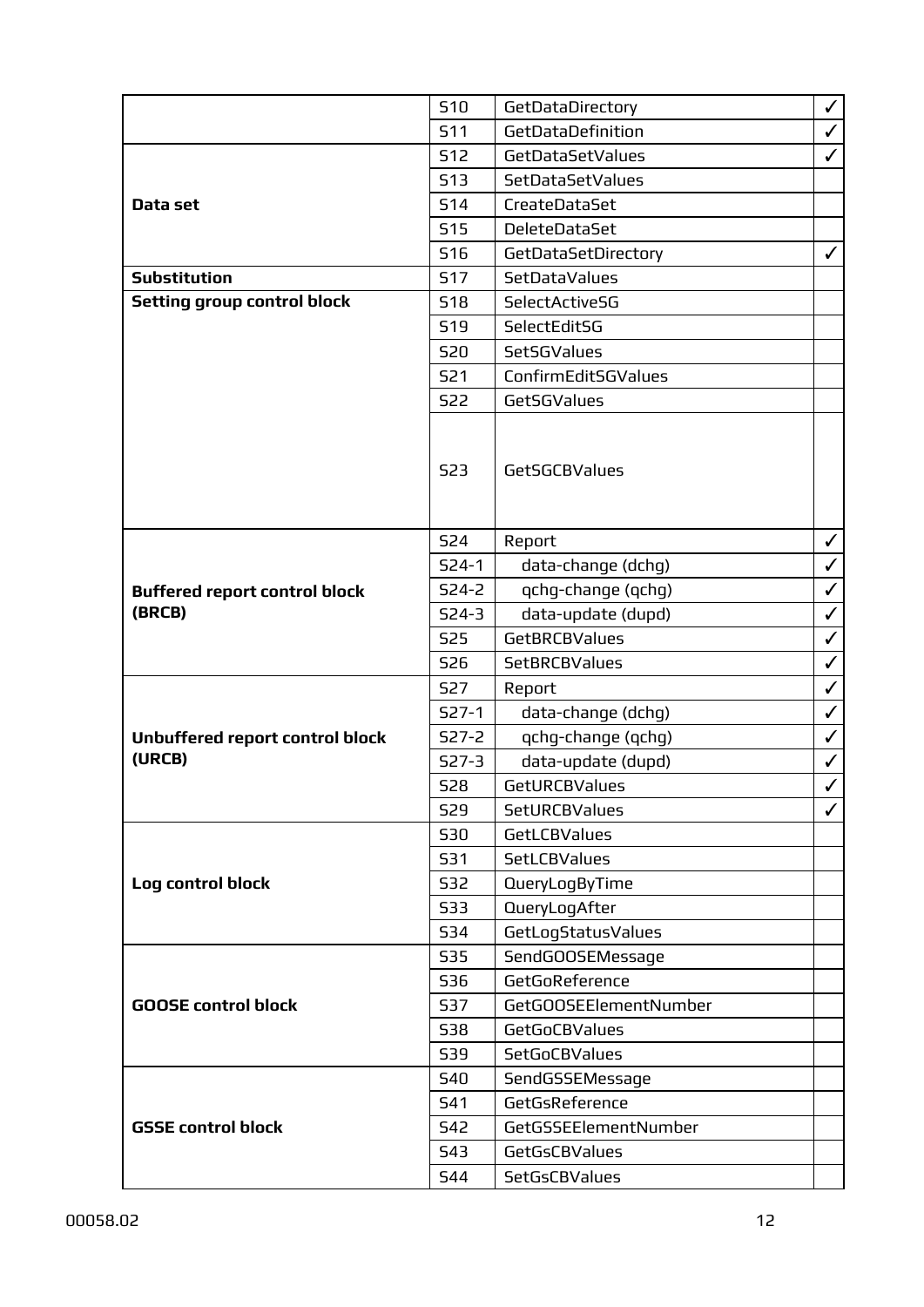|                      | <b>S45</b>     | SendMSVMessage                    |   |
|----------------------|----------------|-----------------------------------|---|
| <b>Multicast SVC</b> | <b>S46</b>     | <b>GetMSVCBValues</b>             |   |
|                      | <b>S47</b>     | <b>SetMSVCBValues</b>             |   |
|                      | <b>S48</b>     | SendUSVMessage                    |   |
| <b>Unicast SVC</b>   | <b>S49</b>     | <b>GetUSVCBValues</b>             |   |
|                      | <b>S50</b>     | <b>SetUSVCBValues</b>             |   |
|                      | <b>S51</b>     | Select                            | ✓ |
|                      | <b>S52</b>     | SelectWithValue                   | ✓ |
|                      | <b>S53</b>     | Cancel                            |   |
| <b>Control</b>       | <b>S54</b>     | Operate                           | ✓ |
|                      | <b>S55</b>     | Command-Termination               |   |
|                      | <b>S56</b>     | TimeActivated-Operate             |   |
|                      | <b>S57</b>     | GetFile                           |   |
| <b>File transfer</b> | <b>S58</b>     | <b>SetFile</b>                    |   |
|                      | <b>S59</b>     | <b>DeleteFile</b>                 |   |
|                      | <b>S60</b>     | GetFileAttributeValues            |   |
| Time                 | T1             | Time resolution of internal clock |   |
|                      | T <sub>2</sub> | Time accuracy of internal clock   |   |

## 1.4.2.3 Functional Constraints Implemented

The following table provides an overview of the Functional Constraint property found in each attribute of a logical node. Fields marked with a (✓) indicate the implementation of the reading or writing.

|                   | <b>Functional Constraint</b>        | Rea<br>d     | <b>Writ</b><br>е |
|-------------------|-------------------------------------|--------------|------------------|
| BL                | <b>Blocking</b>                     |              |                  |
| B<br>R            | <b>Buffered report</b>              | ✓            |                  |
| <b>CF</b>         | Configuration                       | ✓            |                  |
| C<br>O            | Control                             |              |                  |
| D<br>C            | Description                         | ✓            |                  |
| EX                | <b>Extended definition</b>          | ✓            | J                |
| LG                | Log control blocks                  |              |                  |
| M<br>$\mathsf{s}$ | Multicast SV                        |              |                  |
| M<br>X            | Measurements (analog values)        | $\checkmark$ |                  |
| O<br>R            | Operate received                    |              |                  |
| <b>RP</b>         | Unbuffered report                   | ✓            | J                |
| <b>SE</b>         | Setting group editable              |              |                  |
| $\mathsf{s}$<br>G | Setting group                       |              |                  |
| <b>SP</b>         | Setpoint                            | $\checkmark$ | ✓                |
| <b>SR</b>         | Service response / Service tracking |              |                  |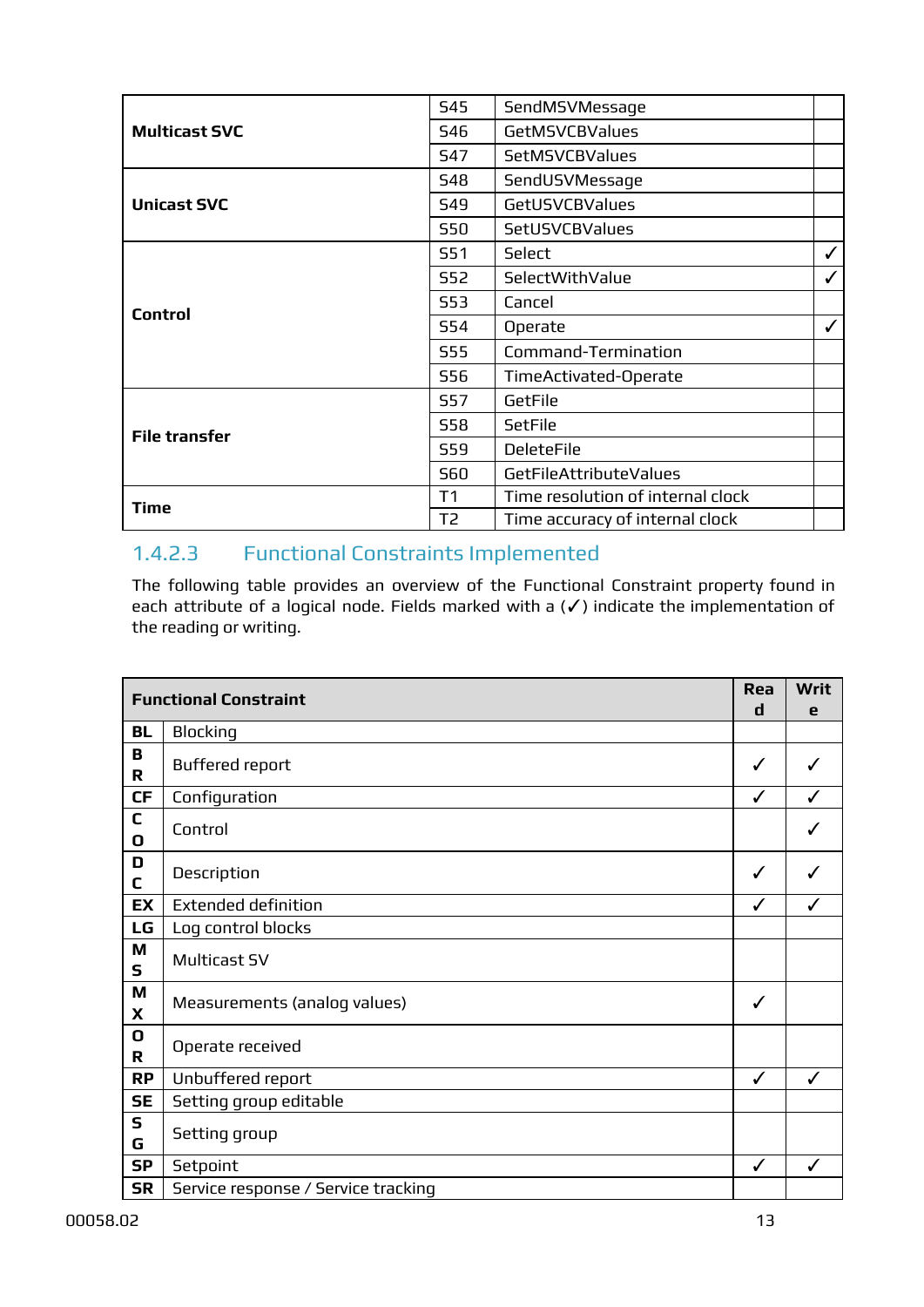| $\overline{\phantom{a}}$ ST | <b>Status information</b> |  |
|-----------------------------|---------------------------|--|
| S <sub>V</sub>              | Substitution              |  |
| <b>U</b><br>-S              | Unicast SV                |  |
| __                          | - -                       |  |

<span id="page-13-0"></span>**1.5 Operation**

The communication module follows the sequence of steps below.

#### **1. Channel initialization**

Reading is performed. Read the settings in the IEC61850.xml file. Validation of information is performed.

#### **2. Initialization of the node(s)**

Communication is established and the data structure of the equipment read. This reading is essential for the operation of the Communication Module. This step is recursive, that is, only when it is successfully completed will the Communication Module proceed to the next step.

#### 3. **Initialization of the point(s)**

The reading of the registered points is performed. The validation of the points registry is performed. It also evaluates if the point exists and if the Communication Module has the implementation to read or write on the point.

#### **4. Starts read and write tasks**

The task of reading COMTRADE and dot files is started according to the node settings. The writing task is started and triggered when a point of the writing type changes value. The task of reading received reports is started and the report points are signed.

#### **5. Cycles through tasks**

Read and write tasks are performed as configured. If connection is lost, return to step 2.

#### <span id="page-13-1"></span>**2. CHANNEL SETTINGS**

## <span id="page-13-2"></span>**2.1 Protocol Options**

| Name            | Protocol            | <b>ProtocolOptions</b> | Interface          |
|-----------------|---------------------|------------------------|--------------------|
| IEC61850        | IEC61850            | <b>ProtocolOptions</b> | <b>CustomTCPIP</b> |
| <b>IEC87051</b> | Logging level       | Info                   | <b>TCPIP</b>       |
| <b>IEC87051</b> | Log files           | 30                     | <b>TCPIP</b>       |
| SinapWis        | Log file size       | 35MB                   | <b>TCPIP</b>       |
| SinapWis        | Command password    |                        | <b>TCPIP</b>       |
|                 | Command timeout (s) | 10                     |                    |

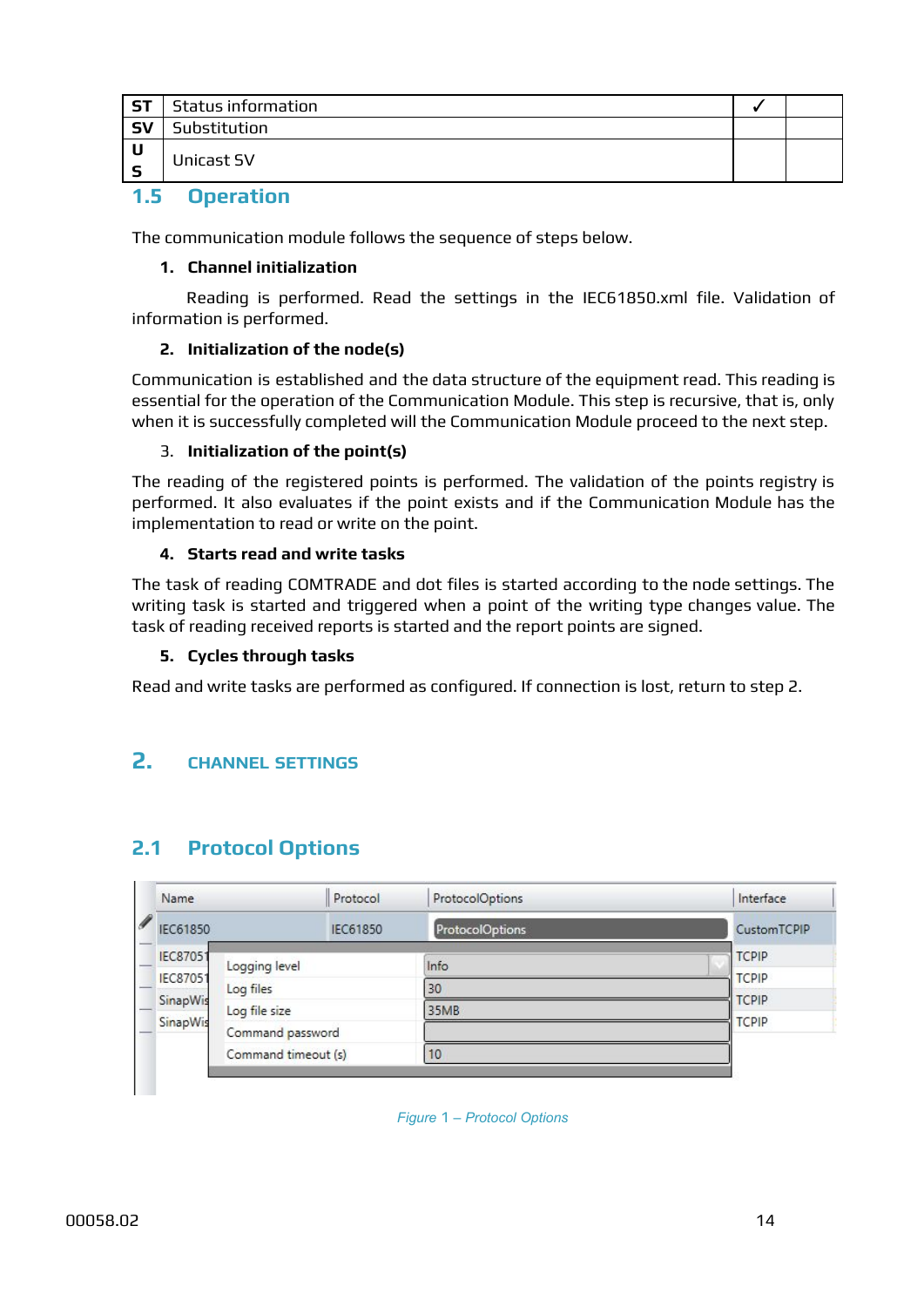**Logging Level –** You can choose from this list the logging mode created by the communication module.

|                         | Debug   | All messages are registered in the LOG.                             |
|-------------------------|---------|---------------------------------------------------------------------|
| <b>Logging</b><br>level | Info    | Only Info, Warning and Error messages are registered in the<br>LOG. |
|                         | Warning | Only Warning and Error messages are registered in the LOG.          |
|                         | Error   | Only Error messages are registered in the LOG.                      |

**Log files**: Maximum number of log files kept before the oldest one is deleted.

**Log file size:** Maximum size of each log file. Specify the maximum size with KB, MB, or GB suffixes.

**Command password:** To increase the security of sending commands, normally initiated only by a change in the state of a tag, it is possible here to specify a password of up to nine digits. The communication module will verify, at the time it receives the command, this password against the current value of the **EstimatedValue** attribute tag involved in the command. Therefore, in the operation of sending a command through a window, script, etc. this number must be loaded in this attribute. The communication module, after executing the command, changes the value of **EstimatedValue** to ZERO. This verification does not occur if leaving this option as zero.

**Command timeout (s**) - Time in seconds to determine that a command has reached the maximum time to execute.

#### <span id="page-14-0"></span>**2.2 Interfaces**

**Interface:**

- **Custom TCP/IP**: This option is unique for this protocol.

#### <span id="page-14-1"></span>**2.3 Initial State**

Enabled

## <span id="page-14-2"></span>**3. NODES SETTINGS**

Each node corresponds to a remote IED. Below is a figure showing a list of settings.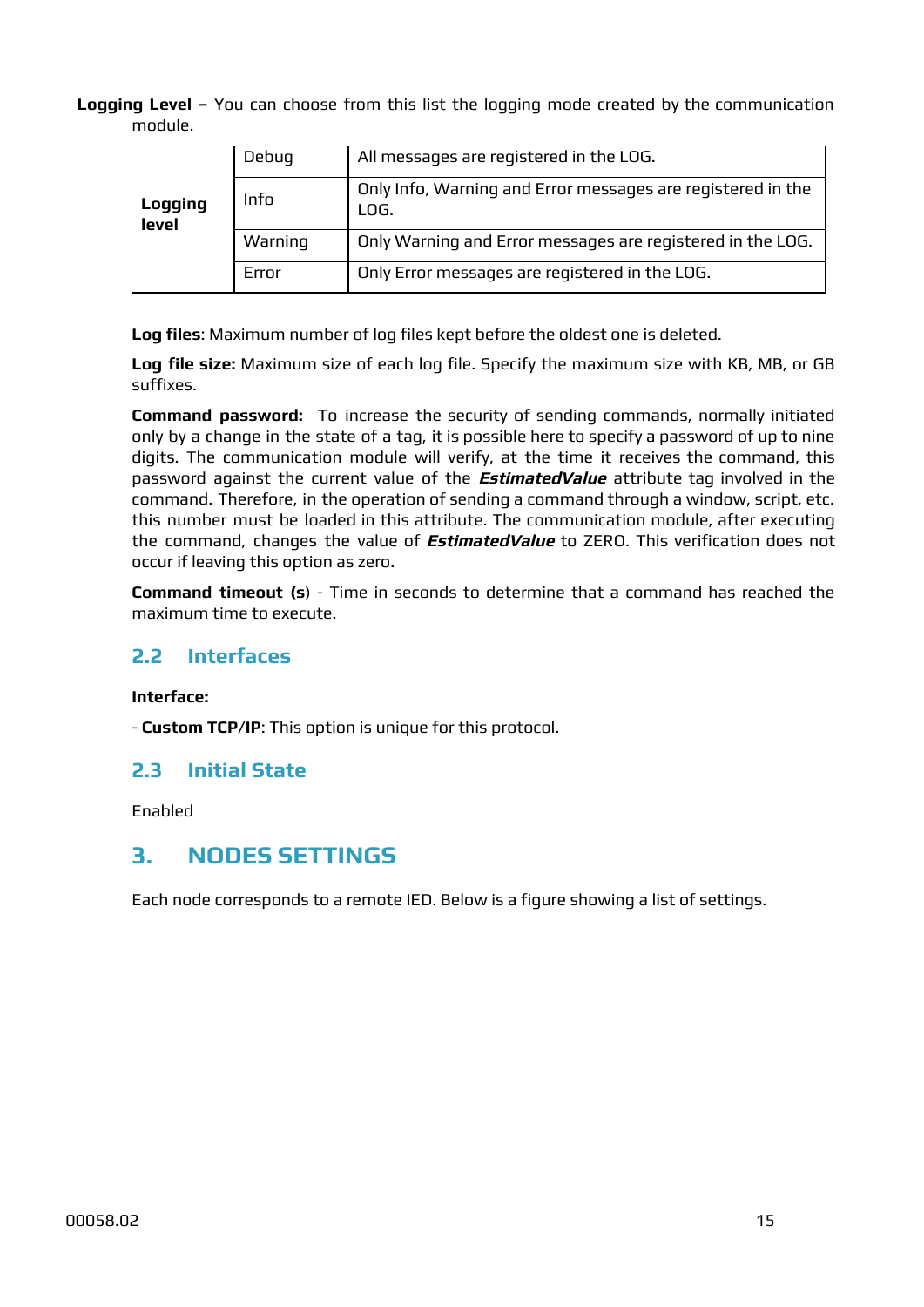| ID      | Name           | Channel  |              | PrimaryStation                              |                                                                                      |                          | - BackupStation |  |
|---------|----------------|----------|--------------|---------------------------------------------|--------------------------------------------------------------------------------------|--------------------------|-----------------|--|
| ⋇<br>7  | NODE61850      | IEC61850 |              |                                             | 0.0.0.0;102;5000;;Polling/Report;0;0;0;0;0;0;0;0;0;;;;;Disabled;Disabled;Download;;0 | $\overline{\phantom{a}}$ |                 |  |
| 1       | <b>IEC104S</b> | IEC870   | IP           |                                             | 0.0.0.0                                                                              |                          |                 |  |
| 2       | SinapWiseServ  | Sinapl   | Port         |                                             | 102                                                                                  |                          |                 |  |
| 3       | SinapWiseCli   | Sinapl   |              | Connection timeout (ms)                     | 5000                                                                                 |                          |                 |  |
| $\circ$ | IEC104M        | IEC870   |              | Connection password                         |                                                                                      |                          |                 |  |
|         |                |          | Reading mode |                                             | Polling/Report                                                                       |                          |                 |  |
|         |                |          |              | Analog read polling rate (ms)               | $\circ$                                                                              |                          |                 |  |
|         |                |          |              | Digital read polling rate (ms)              | $\mathbf{0}$                                                                         |                          |                 |  |
|         |                |          |              | Datasets read polling rate (ms)             | $\overline{0}$                                                                       |                          |                 |  |
|         |                |          |              | Dataset T1 read polling rate (ms)           | 0                                                                                    |                          |                 |  |
|         |                |          |              | Dataset T2 read polling rate (ms)           | $\Omega$                                                                             |                          |                 |  |
|         |                |          |              | Dataset T3 read polling rate (ms)           | $\mathbf{0}$                                                                         |                          |                 |  |
|         |                |          |              | Dataset T4 read polling rate (ms)           | 0                                                                                    |                          |                 |  |
|         |                |          |              | Report enable polling rate (ms)             | $\mathbf{0}$                                                                         |                          |                 |  |
|         |                |          |              | Communication status tag                    |                                                                                      |                          |                 |  |
|         |                |          |              | Last command error tag                      |                                                                                      |                          |                 |  |
|         |                |          |              | SCL file name to config points              |                                                                                      |                          |                 |  |
|         |                |          |              | Quality changes timestamp                   | <b>Disabled</b>                                                                      |                          |                 |  |
|         |                |          |              | Ignore polling on points updated by reports | <b>Disabled</b>                                                                      |                          |                 |  |
|         |                |          |              | COMTRADE files reading mode                 | Download                                                                             |                          |                 |  |
|         |                |          |              | COMTRADE files download folder              |                                                                                      |                          |                 |  |
|         |                |          |              | COMTRADE files download polling rate (ms)   | $\mathbf{0}$                                                                         |                          |                 |  |
|         |                |          | FTP username |                                             |                                                                                      |                          |                 |  |
|         |                |          | FTP password |                                             |                                                                                      |                          |                 |  |

#### <span id="page-15-0"></span>**3.1 Primary Station**

**IP -** IP address of the IED (0.0.0.0).

**Port** - Number of the communication port with the IED (Default: 102).

**Connection timeout (ms)** - Maximum time in milliseconds to establish a TCP/IP connection to the IED.

**Connection password** - The password that will be used to authenticate the connection to the IED.

**Reading mode** - Polling/Report - Enables read requests by polling and report.

Polling - Enables polling read requests.

Report - Enables read requests per report.

**Analog read polling rate (ms)** – Time interval in milliseconds for read requests from analog-type (AI) points. A zero value (0) disables this reading.

**Digital read polling rate (ms)** - Time interval in milliseconds for requests to read digital-type (BI) points. A zero value (0) disables this reading.

**Datasets read polling rate (ms)** - Time interval in milliseconds for read requests from all DataSet points (DS, DS1, DS2, DS3, DS4). A zero value (0) disables this reading.

**Dataset T1 read polling rate (ms)** - Time period in milliseconds for read requests from DataSet (DS1) points. A zero value (0) disables this reading.

**Dataset T2 read polling rate (ms)** - Time period in milliseconds for read requests from DataSet (DS2) points. A zero value (0) disables this reading.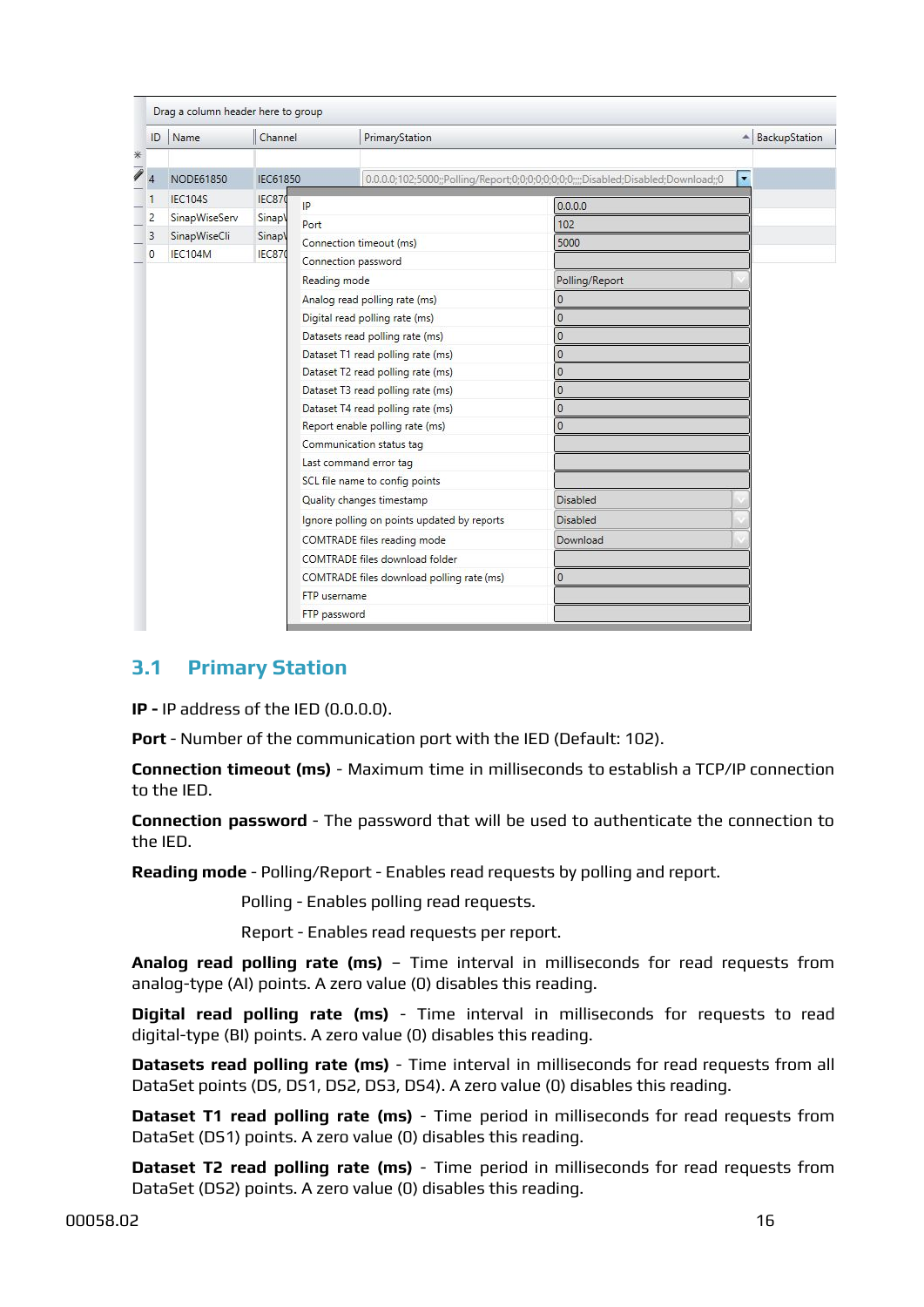**Dataset T3 read polling rate (ms)** - Time period in milliseconds for read requests from DataSet (DS3) points. A zero value (0) disables this reading.

**Dataset T4 read polling rate (ms)** - Time period in milliseconds for read requests from DataSet (DS4) points. A zero value (0) disables this reading.

**Report enable polling rate (ms)** - Time in milliseconds to check if report points are enabled. The check is done by reading the value of the **RptEna** attribute of each report point. Zero value (0) disables this cyclic check, and the system will only try to enable the subscribed Reports once during startup.

**Communication status tag** -Enter the Name of a previously created integer TAG. Module will control the value: 0 = Offline communication; 1 = Online Communication.

**Last command error tag** - Name of Integer-type TAG to receive the last command error code. The errors come with y codes and they can be viewed in section 7.2.1.

**SCL file name to config points** - SCL file name, which will be used for point reading by the browser in point configuration. The file search directory is: C: \ Action.NET \ Projects \

**Quality changes timestamp** - Enables the date/time update when only the point quality changes. **Disabled** - Disables the date/time update when only the point quality changes.

**Ignore polling on points updated by reports** - Enabling report points will ignore the polling reading request. There is some performance gain in this case, but loss of the integrity of the data read as well. By disabling this option, the Points of Enabled Report will make the polling request also. There is loss of performance in this case, but a gain in the integrity of the data read.

**COMTRADE files reading mode** – Two modes:

- Download: In this mode of operation, the driver will transfer the COMTRADE files to the computer.
- Download/Delete: In this mode of operation, the driver will transfer the COMTRADE files to the computer and delete them from the IED after the transfer completes successfully.

**COMTRADE files download folder** - Directory where the transferred COMTRADE files will be saved to.

**COMTRADE files download polling rate (ms)** - Time period in milliseconds for read requests from COMTRADE files. Zero value (0) disables this reading.

**FTP username** - User with permission to read COMTRADE files by FTP protocol. If this field is complete, the reading of the files will be performed by FTP, otherwise it will be performed by MMS.

**FTP password** - User password with permission to read COMTRADE files by FTP protocol.

#### <span id="page-16-0"></span>**3.2 Secondary Station (Backup Station)**

The same settings adjusted for the primary station can be adjusted to a secondary station, if it exists in the installation.

## <span id="page-16-1"></span>**4. POINTS SETTINGS**

The Points table in SCADA must contain the match between SCADA tag names and IEC61850 data object names in remote IEDs, which are the source of the information or targets of commands.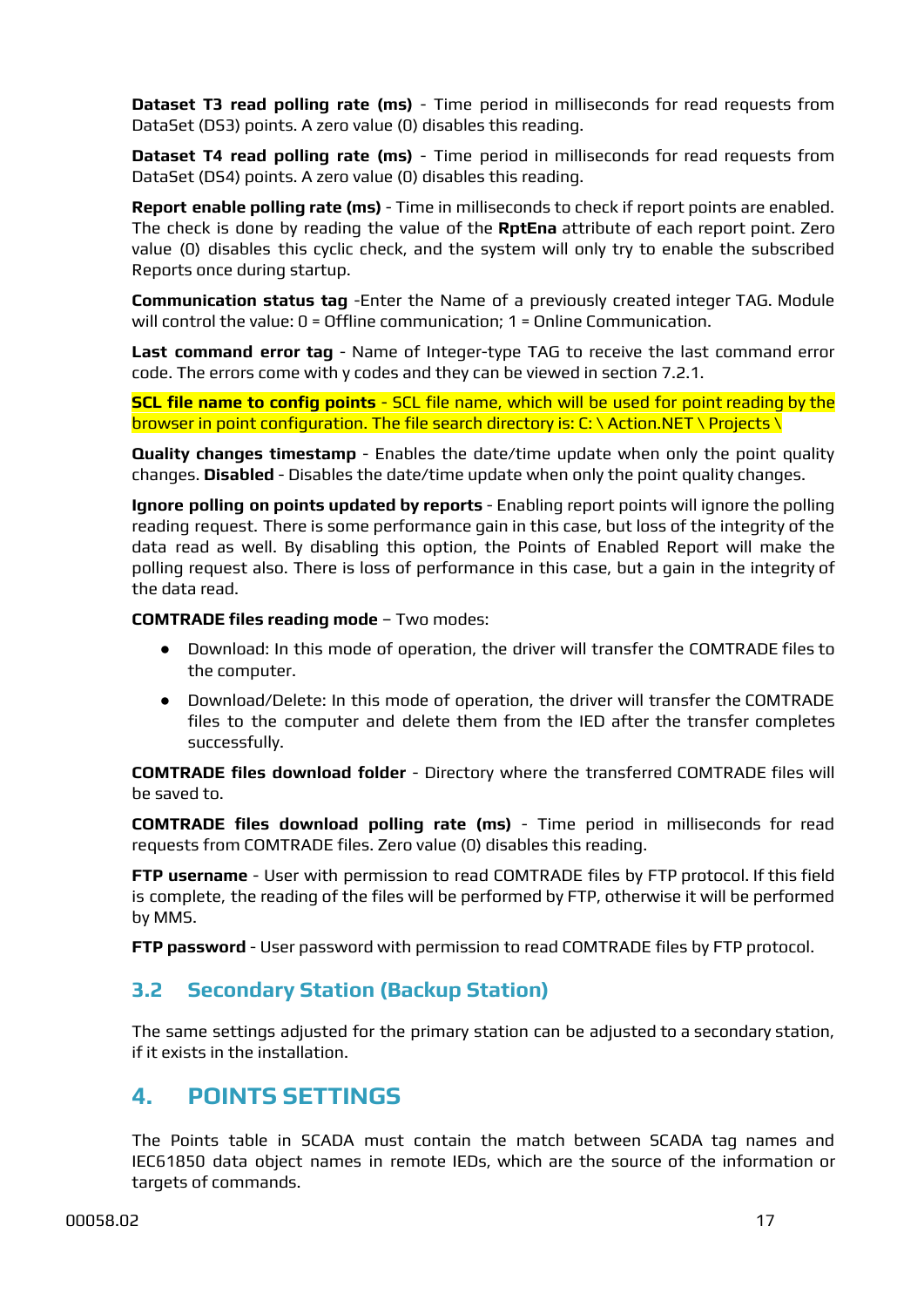The address format of points in SCADA is separated by a colon and must be composed of the Type and Address fields. However, some point types have additional fields after the address.

#### <span id="page-17-0"></span>**4.1 Point Types**

The types of points were created for registration purposes in order to organize, group and categorize the addresses under the IEC 61850.

Points with write access are updated when the tag changes the value. Points with read access are read according to the read request period defined in the node configuration. Some more complex types are explained in subsections (4.1.x).

|                 | <b>Type Name</b>       | <b>Tag Type</b>            | <b>Acces</b><br>s | <b>Description</b>                                                                                                                                                                          |
|-----------------|------------------------|----------------------------|-------------------|---------------------------------------------------------------------------------------------------------------------------------------------------------------------------------------------|
| AI              | Analog input           | Double                     | Read              | Analog input                                                                                                                                                                                |
| B <sub>l</sub>  | <b>Binary input</b>    | <b>Integer</b>             | Read              | Digital input                                                                                                                                                                               |
| AO              | Analog output          | Double                     | Write             | Writing "setpoints" for remote<br>IEDs. Write the current value of<br>point in float format (32 bits).<br>Uses IEC61850 APC Common<br>Data Class Model.                                     |
| <b>BO</b>       | <b>Binary output</b>   | Digital                    | Write             | Outputs - Send to remote<br>corresponding point the output<br>parameter set to this point<br>(16-bit integer). Uses IEC61850<br><b>SPC and DPC Common Data Class</b><br>Models.             |
| <b>RP</b>       | Unbuffered report      | Digital                    | Read              | Points of this type serve to indicate to<br>SCADA the name of an "Unbuffered<br>Report" that should be activated. Value<br>of this tag:<br>(0) Report unsubscribed<br>(1) Report subscribed |
| <b>BR</b>       | <b>Buffered report</b> | Digital                    | Read              | Points of this type serve to indicate to<br>SCADA the name of a "Buffered<br>Report" that should be activated. Value<br>of this tag:<br>(0) Report unsubscribed<br>(1) Report subscribed    |
| <b>RPF</b>      | Unbuffered report flag | Digital<br>Integer<br>Text | Read              | This<br>type<br>is<br>used to<br>represent<br>attributes of an "Unbuffered Reports"<br>control block.                                                                                       |
| <b>BRF</b>      | Buffered report flag   | Digital<br>Integer<br>Text | Read              | This type is used to represent<br>attributes of a "Buffered Reports"<br>control block.                                                                                                      |
| <b>DS</b>       | <b>DataSet</b>         | Digital                    | Read              | Points of this type serve to indicate to<br>the communication module the name<br>of a DataSet whose reading will be<br>periodically required.                                               |
| DS <sub>1</sub> | DataSet T1             | Digital                    | Read              | Reading points of this data set with<br>this sample time                                                                                                                                    |
| DS <sub>2</sub> | DataSet T2             | Digital                    | Read              | Reading points of this data set with<br>this sample time                                                                                                                                    |
| DS <sub>3</sub> | DataSet T3             | Digital                    | Read              | Reading points of this data set with<br>this sample time                                                                                                                                    |

In the SCADA points table, the following types of points can be used: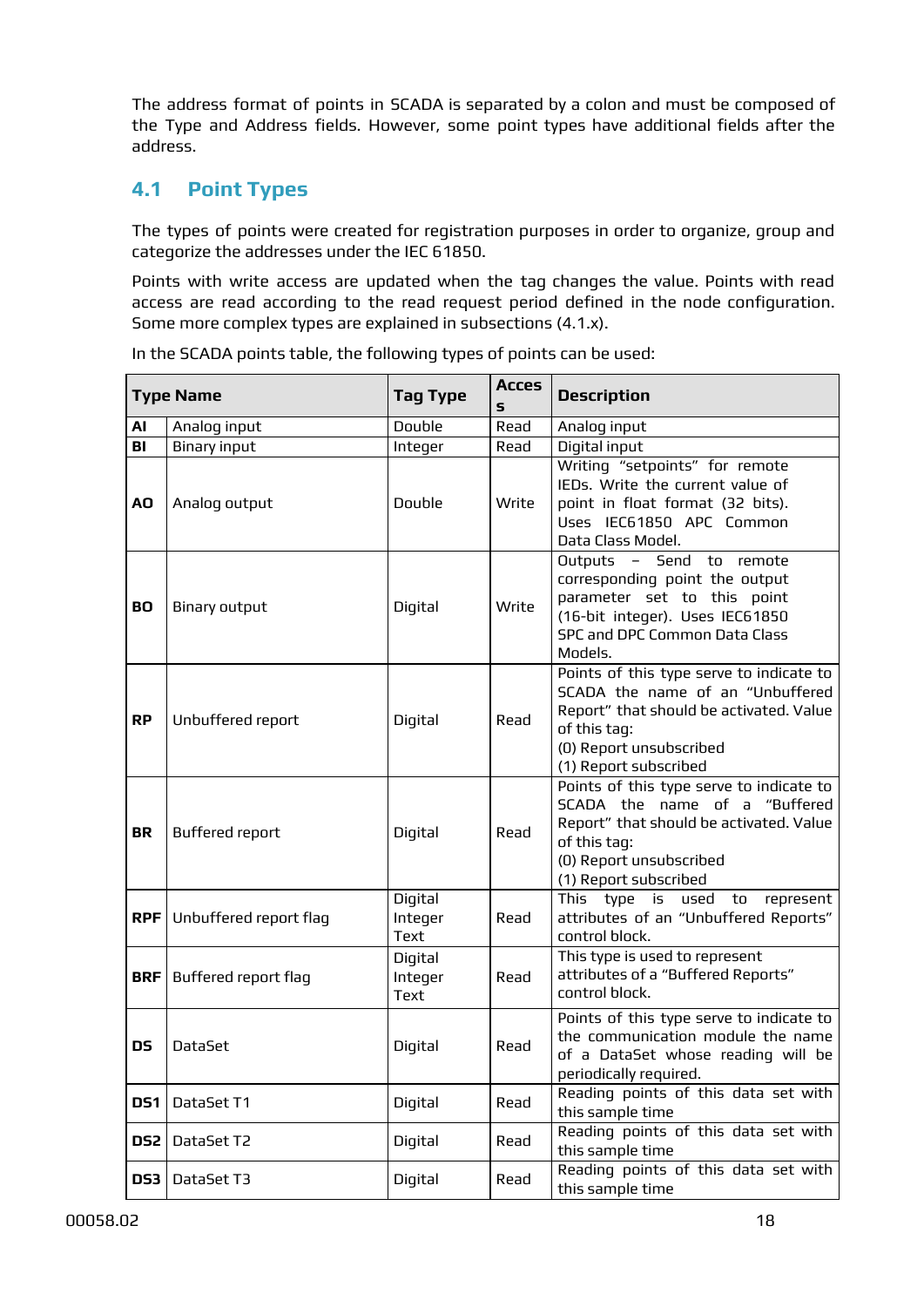| DS4        | DataSet T4                    | Digital | Read  | Reading points of this data set with<br>this sample time                                                                                                                       |
|------------|-------------------------------|---------|-------|--------------------------------------------------------------------------------------------------------------------------------------------------------------------------------|
| <b>INC</b> | Integer output control        | Integer | Write | Writing of 32-bit integer set-point,<br>following the IEC61850 Data Class<br>Model INC - Controllable Integer Status                                                           |
| <b>BSC</b> | Binary step position control  | Integer | Write | Writing of Raise and Lower control,<br>following the model BSC - Binary Step<br>Controlled position. Possible states:<br>$(0)$ Stop<br>(1) Lower<br>(2) Higher<br>(3) Reserved |
| <b>ISC</b> | Integer control step position | Integer | Write | Writing of a position with values<br>between -64 and 63. Uses IEC61850<br>Common Data Class Model Integer<br>controlled step position information<br>(ISC)                     |
| <b>CS</b>  | Command signaling             | Digital | Read  | <b>Command Signaling</b>                                                                                                                                                       |

#### <span id="page-18-0"></span>4.1.1 Binary output (BO)

The Binary output (BO) type has the additional **Command Parameter** field. This field is used to set a fixed value to be sent by command, when the digital tag associated with the value changes points. The following is an example of usage.

| <b>Step</b> |              | <b>Parameter</b> |                                   |
|-------------|--------------|------------------|-----------------------------------|
|             | Create tag   | Name             | <b>BREAKER_OFF</b>                |
|             |              | <b>Type</b>      | Digital                           |
| 2           | Create tag   | Name             | BREAKER_ON                        |
|             |              | <b>Type</b>      | Digital                           |
|             |              | Taq              | <b>BREAKER OFF</b>                |
| 3           | Create point | <b>Address</b>   | Binary output (BO)                |
|             |              |                  | IED7SJ63CTRL/Q0CSWI1\$CO\$Pos: 0  |
|             |              | Taq              | <b>BREAKER ON</b>                 |
| 4           | Create point | <b>Address</b>   | Binary output (BO)                |
|             |              |                  | IED7SJ63CTRL/Q0CSWI1\$CO\$Pos: 11 |

Associating the Tag (BREAKER\_OFF) with the button "OPEN" and the Tag (BREAKER\_ON) "CLOSE" with the action ToggleValue. By switching the tag value from 0 to 1 or from 1 to 0, a command will be generated by passing the fixed value set in the address.

## <span id="page-18-1"></span>4.1.2 DataSet (DS) (DS1) (DS2) (DS3) (DS4)

A DataSet is an object that contains a list of Data Objects' names. DataSets are usually preconfigured on server IEDs. The contents (state, measure, timestamp, quality) of the Data Object in a DataSet can be obtained in two ways:

- By requesting a reading of the DataSet, by reference to its name. You must have a DataSet type point configured in the points table, in addition to having the points relative to each Data Object of interest;
- By activating a Report that points to this DataSet, causing the unsolicited sending of this content (described in the "Reports" section below).

DataSet points are set to read by polling and are set to DS type. Types DS1, DS2, DS3, and DS4 exist if you want to set different read times for each group of DataSet points.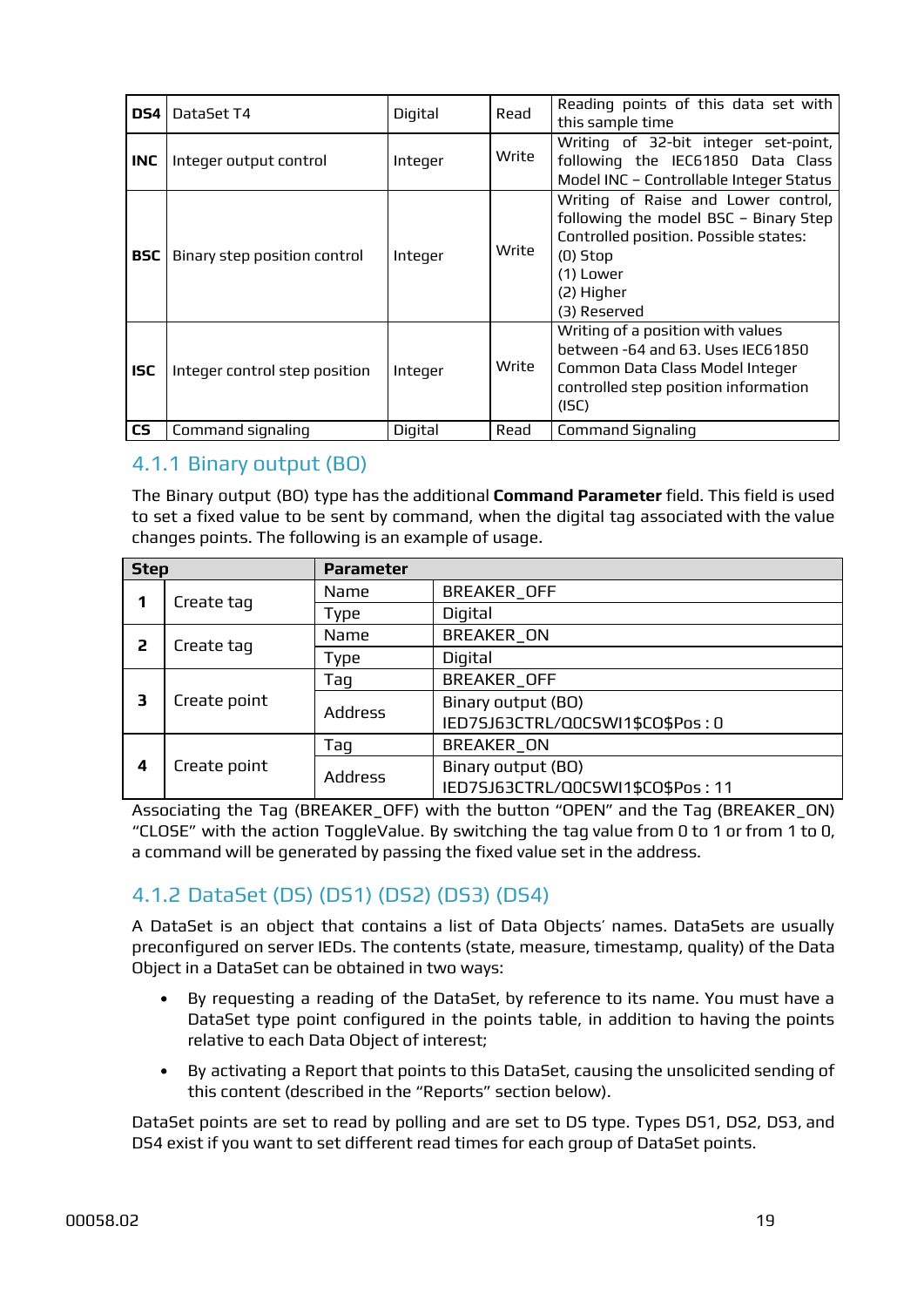|                                                                                                                               | Channels.      | Nodes.                                             | Points<br>AccessTypes            |          |           |                   |
|-------------------------------------------------------------------------------------------------------------------------------|----------------|----------------------------------------------------|----------------------------------|----------|-----------|-------------------|
|                                                                                                                               |                | Drag a column header here to group by that column. |                                  |          |           |                   |
|                                                                                                                               | <b>TagName</b> | Node                                               | Address                          | DataType | Modifiers | <b>AccessType</b> |
| $\begin{array}{c c c c} \hline \text{ } & \text{ } & \text{ } \\ \hline \text{ } & \text{ } & \text{ } \\ \hline \end{array}$ | ANA61[1]       | NO61850                                            | DS:IED7SJ63CTRL/LLN0\$DATASET1:0 | v Native |           | Read              |

## <span id="page-19-0"></span>4.1.3 Report (BR) (RP)

For each Report configured on the server you want to enable SCADA to receive, you must include an entry in the points table. This real-time point will contain the current status of Report (0 - Disabled, 1 - Enabled). The information about the enabled state is extracted from the current state, reading the RptEna attribute of the Report. The time interval of this reading is 1 second.

The OptFlds and TrgOps attributes have the following default values:

- **OptFlds** = SEQ\_NUM, TIME\_STAMP, REASON\_FOR\_INCLUSION, DATA\_SET, DATA\_REFERENCE, ENTRY\_ID, and CONF\_REV
- **TrgOps** = DATA\_CHANGED and GI

These fields can be changed to receive other values for each Report. This is possible by using a browser window function as described in section 5.7.

#### <span id="page-19-1"></span>4.1.4 Report Flags (BRF) (RPF)

Some Report attribute points must be registered for monitoring and control.

**EntryID –** Text. Identifier of the received Report. It is required for proper control of the Buffered Report. If there is a disconnection, the Communication Module re-signs the Report from the last EntryID entered in the Tag. As it is a value which must be stored, it is imperative that the Tag is registered to use the Retentive functionality of SCADA.

**SqNum** – Integer. Sequential number of Reports received.

| Drag a column header here to group by that column |       |                                             |          |    |            |
|---------------------------------------------------|-------|---------------------------------------------|----------|----|------------|
| TagName                                           | Node  | <b>Z</b> Address                            | DataType | Mo | AccessType |
| COMM1.ENTRYID                                     | LINHA | BRF:IED7SJ63CTRL/LLN0SBRSbrcbA01SEntryID    | Native   |    | Read       |
| COMM1.BRSEQ                                       | LINHA | BRF:IED7SJ63CTRL/LLN0\$BR\$brcbA01\$SqNum:0 | Native   |    | Read       |
| COMM1, BRSTAT                                     | LINHA | BR:IED7SJ63CTRL/LLN0\$BR\$brcbA01           | Native   |    | Read       |

#### <span id="page-19-2"></span>**4.2 Point Address**

Addresses generally follow the IEC 61850 format:

#### **LogicalDevice / LogicalNode \$ FunctionalConstraint \$ DataObject \$ DataAttribute**

For each desired Data Object, you must create a point in the points table. However, there are cases of more complex Data Objects, such as Current, Three-phase Voltage, and so on. These have more than one hierarchical level of Data Attributes below them.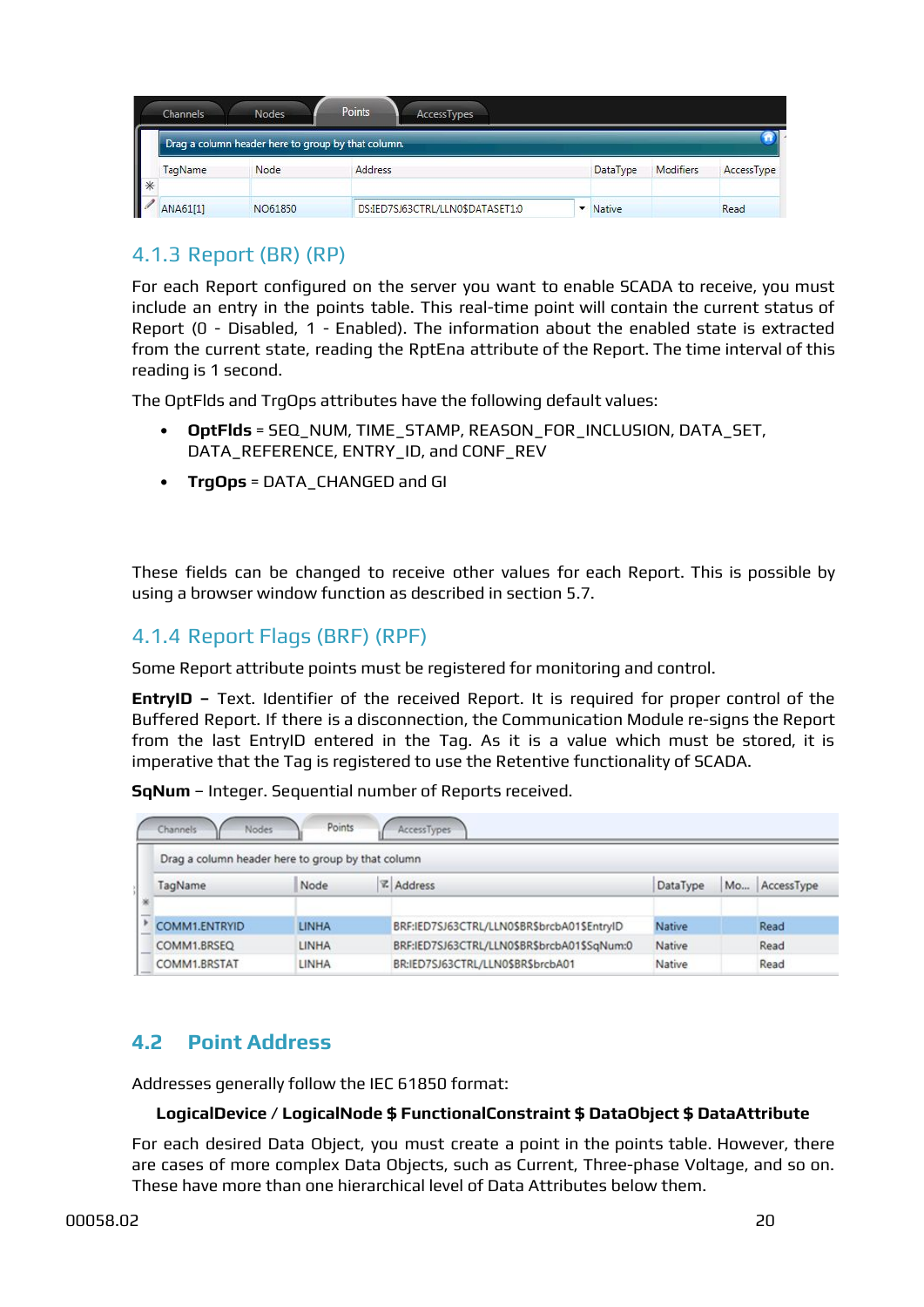The Communication Module knows some structures and automatically obtains each of the phases, but it is necessary to specify each of them in the points table (in this case, each of the Data Attributes in the first hierarchical level below the current Data Object must be a point in the points table).

Points that the Communication Module does not know how to identify which value to fetch in a given structure will display startup errors. This deficiency can be corrected by improving the knowledge of the Communication Module in relation to the structures or the address can be registered specifying the attribute that will be the value. The quality and timing of these attributes will be read from the structure to which it belongs.

Example of an address registered to the structure:

#### **IED7SJ63MEAS / MMXU1 \$ MX \$ PhV \$ phsA**

- Ignore => IED7SJ63MEAS / MMXU1 \$ MX \$ PhV \$ phsA \$ instCVal \$ mag \$ f
- Value => IED7SJ63MEAS / MMXU1 \$ MX \$ PhV \$ phsA \$ cVal \$ mag \$ f
- Quality => IED7SJ63MEAS / MMXU1  $$$  MX  $$$  PhV  $$$  phsA  $$$  q
- Time => IED7SJ63MEAS / MMXU1 \$ MX \$ PhV \$ phsA \$ t

Example of address registered to the attribute:

#### **IED7SJ63MEAS / MMXU1 \$ MX \$ PhV \$ phsA \$ cVal \$ mag \$ f**

- Value => IED7SJ63MEAS / MMXU1  $$$  MX  $$$  PhV  $$$  phsA  $$$  cVal  $$$  maq  $$$  f
- Quality => IED7SJ63MEAS / MMXU1 \$ MX \$ PhV \$ phsA \$ q
- **•** Time => IED7SJ63MEAS / MMXU1 \$ MX \$ PhV \$ phsA \$ t

#### **Status Specification**

Status objects follow the general rule mentioned above – one point for each Data Object desired. The reading will retrieve all the related Data Attributes (example: stVal, q (quality) and timestamp t together. The SCADA will use stVal to update the state of the point. Attributes q (quality) and t (timestamp) will be used for the status and the time stamp of the point.

#### **Circuit Breakers and Switchgears**

In the case of signaling circuit breakers and switchgears, a digital point is defined in SCADA for the desired Data Object, which can be single or multiple digital (depending on the type of signaling for the object defined in the IED server). Attribute Data stVal will be the source of information for the state signaling. Attributes q (quality) and t (timestamp) will be used for point status and the time stamp.

For remote control, two points are defined in the SCADA points table, one for ON and one for OFF, with output parameters 1 and 0 respectively. The same Data Object is referenced on both, as shown below.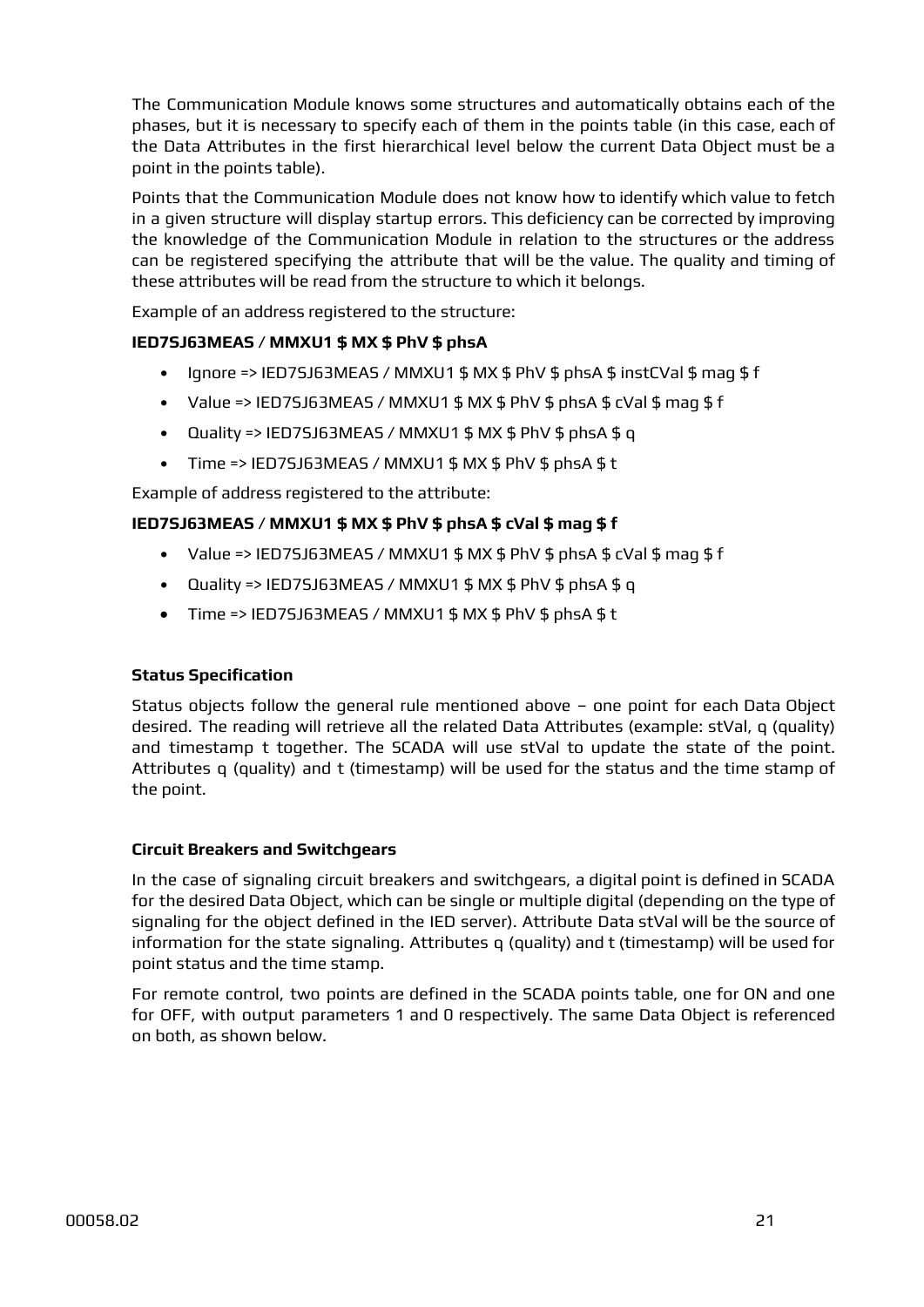|                   | Drag a column header here to group by that column. |                                             |               |                  |                  |
|-------------------|----------------------------------------------------|---------------------------------------------|---------------|------------------|------------------|
| TagName           | Node                                               | Address                                     | DataType      | <b>Modifiers</b> | AccessType       |
| ⋇                 |                                                    |                                             |               |                  |                  |
| AN61 TH[4]        | NO61850 TH                                         | AI:IEDRelay1\$T1MMXU0\$MX\$TotVAr:0         | <b>Native</b> |                  | Read             |
| AN61 TH[3]        | NO61850 TH                                         | AI:IEDRelay1\$T1MMXU0\$MX\$A\$neut:0        | Native        |                  | Read             |
| AN61 TH[2]        | NO61850 TH                                         | AI:IEDRelay1\$T1MMXU0\$MX\$TotVA:0          | Native        |                  | Read             |
| <b>AN61 TH[1]</b> | NO61850 TH                                         | AI:IEDRelay1\$T1MMXU0\$MX\$AR\$neut:0       | Native        |                  | Read             |
| <b>AN61 TH[0]</b> | NO61850 TH                                         | AI:IEDRelay1\$T1MMXU0\$MX\$A\$phsB:0        | <b>Native</b> |                  | Read             |
| CMDDIG61DB L      | NO61850                                            | AI:IED7SJ63CTRL\$Q0CSWI1\$CO\$POS\$SBOW:1   | <b>Native</b> |                  | <b>ReadWrite</b> |
| CMDDIG61DB D      | NO61850                                            | BO:IED7SJ63CTRL\$Q0CSWI1\$CO\$POS\$SBOW:0   | Native        |                  | <b>ReadWrite</b> |
| CMDDIG61 D        | NO61850                                            | BO:IED7SJ63CTRL\$Q0GAPC2\$CO\$SPCSO\$SBOw:0 | <b>Native</b> |                  | <b>ReadWrite</b> |
| CMDDIG61 L        | NO61850                                            | BO:IED7SJ63CTRL\$Q0GAPC2\$CO\$SPCSO\$SBOW:1 | <b>Native</b> |                  | <b>ReadWrite</b> |
| ANA61[7]          | NO61850                                            | BR:IED7SJ63CTRL/LLN0\$BR\$BRCBA01           | <b>Native</b> |                  | Read             |
| dig61[6]          | NO61850                                            | BI:IED7SJ63CTRL\$O0GAPC2\$ST\$SPCSO         | Native        |                  | Read             |

In the case of direct commands, the OPER object must be chosen.

In the case of multiple stage commands such as Select Before Operate (SBO) or Select Before Operate With Value (SBOw), it´s only necessary to place the corresponding SBO or SBOw point in the points table. No additional points are required to perform the command operation.

#### **Set Points**

For points of the set-point kind (AO, INC, BCS and ISC), the implementation is as follows: for the table points, **AccesType Write** must be used. The **Address** column must be edited to match the correct type (AO, INC, BCS and ISC). On run time SCADA mode, a value change into one of these points will trigger a command sending the newly entered value. The remaining fields in the control object, operT, origin, ctlNum, etc., are sent with default states and

|               |              | Drag a column header here to group by that column              |               |                |             |
|---------------|--------------|----------------------------------------------------------------|---------------|----------------|-------------|
| TagName       | - Node       | <b>Z</b> Address                                               | DataType      | Access Scaling |             |
|               |              |                                                                |               |                |             |
| ATCC.STEP CH  | <b>XTORM</b> | BSC:Xtorm_ServerLogicalDevice/ATCC1\$CO\$TapChg\$Oper:0        | Native        | Write          | None        |
| ATCC.STEP POS | <b>XTORM</b> | Bl:Xtorm ServerLogicalDevice/ATCC1\$ST\$TapChg\$valWTr\$posVal | Native        | Read           | None        |
| ATCC.TAP POS  | <b>XTORM</b> | Bl:Xtorm_ServerLogicalDevice/ATCC1\$ST\$TapPos\$valWTr\$posVal | Native        | Read           | <b>None</b> |
| ATCC.TAP SP   | <b>XTORM</b> | ISC:Xtorm ServerLogicalDevice/ATCC1\$CO\$TapPos\$Oper:0        | Native        | <b>Write</b>   | None        |
| <b>CTLV</b>   | <b>XTORM</b> | Al:Xtorm_ServerLogicalDevice/ATCC1\$MX\$CtIV                   | Native        | Read           | None        |
| DJ_D          | <b>XTORM</b> | BO:Xtorm_ServerLogicalDevice/GGIO1\$CO\$SPCSO\$Oper:0          | Native        | Write          | None        |
| DJ_L          | <b>XTORM</b> | BO:Xtorm_ServerLogicalDevice/GGIO1\$CO\$SPCSO\$Oper:1          | Native        | <b>Write</b>   | None        |
| <b>FREQ</b>   | <b>XTORM</b> | Al:Xtorm_ServerLogicalDevice/MMXU1\$MX\$Hz                     | <b>Native</b> | Read           | None        |
| <b>T_INC</b>  | <b>XTORM</b> | INC:Xtorm_ServerLogicalDevice/GGIO1\$CO\$ISCSO\$Oper:0         | Native        | Write          | None        |

values.

#### <span id="page-21-0"></span>**4.3 Access Type**

Two Access Types are used by this communication module: Read and Write. Below is the information about settings of these access types.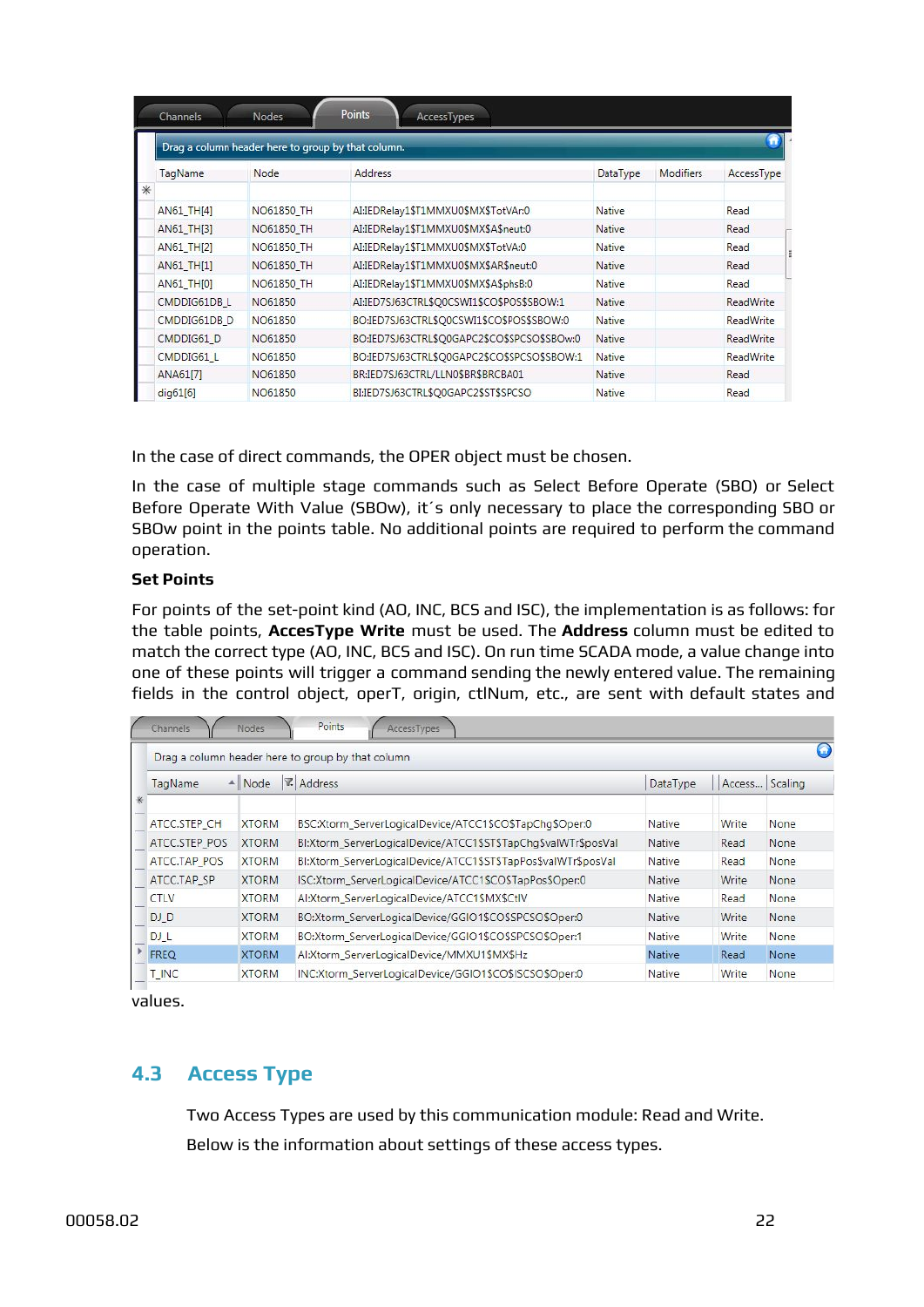# <span id="page-22-0"></span>4.3.1 AccessType Read

|                         | <b>Read</b>              |  |  |  |
|-------------------------|--------------------------|--|--|--|
| <b>Name</b>             | Read                     |  |  |  |
| <b>ReadOnStartup</b>    | True                     |  |  |  |
| <b>ReadEnable</b>       | Always                   |  |  |  |
| <b>ReadPollingRate</b>  | 00:00:01.00 (one second) |  |  |  |
| <b>ReadTrigger</b>      |                          |  |  |  |
| <b>ReadStatus</b>       |                          |  |  |  |
| <b>ReadCompleted</b>    |                          |  |  |  |
| <b>WriteEventEnab</b>   | False                    |  |  |  |
| led                     |                          |  |  |  |
| <b>WriteEvent</b>       | Changed                  |  |  |  |
| <b>WriteTrigger</b>     |                          |  |  |  |
| <b>WriteStatus</b>      |                          |  |  |  |
| <b>WriteCompleted</b>   |                          |  |  |  |
| <b>AcceptUnsolicite</b> | False                    |  |  |  |
| d                       |                          |  |  |  |
| <b>UseStaticBlocks</b>  | False                    |  |  |  |
| <b>BlockCommand</b>     |                          |  |  |  |
| <b>Description</b>      |                          |  |  |  |

# <span id="page-22-1"></span>4.3.2 AccessType Write

| Write                        |              |  |  |  |
|------------------------------|--------------|--|--|--|
| <b>Name</b>                  | Write        |  |  |  |
| <b>ReadOnStartup</b>         | False        |  |  |  |
| <b>ReadEnable</b>            | <b>Never</b> |  |  |  |
| <b>ReadPollingRate</b>       |              |  |  |  |
| <b>ReadTrigger</b>           |              |  |  |  |
| <b>ReadStatus</b>            |              |  |  |  |
| <b>ReadCompleted</b>         |              |  |  |  |
| <b>WriteEventEnab</b><br>led | True         |  |  |  |
| <b>WriteEvent</b>            | Changed      |  |  |  |
| <b>WriteTrigger</b>          |              |  |  |  |
| <b>WriteStatus</b>           |              |  |  |  |
| <b>WriteCompleted</b>        |              |  |  |  |
| AcceptUnsolicite<br>d        | False        |  |  |  |
| <b>UseStaticBlocks</b>       | False        |  |  |  |
| <b>BlockCommand</b>          |              |  |  |  |
| <b>Description</b>           |              |  |  |  |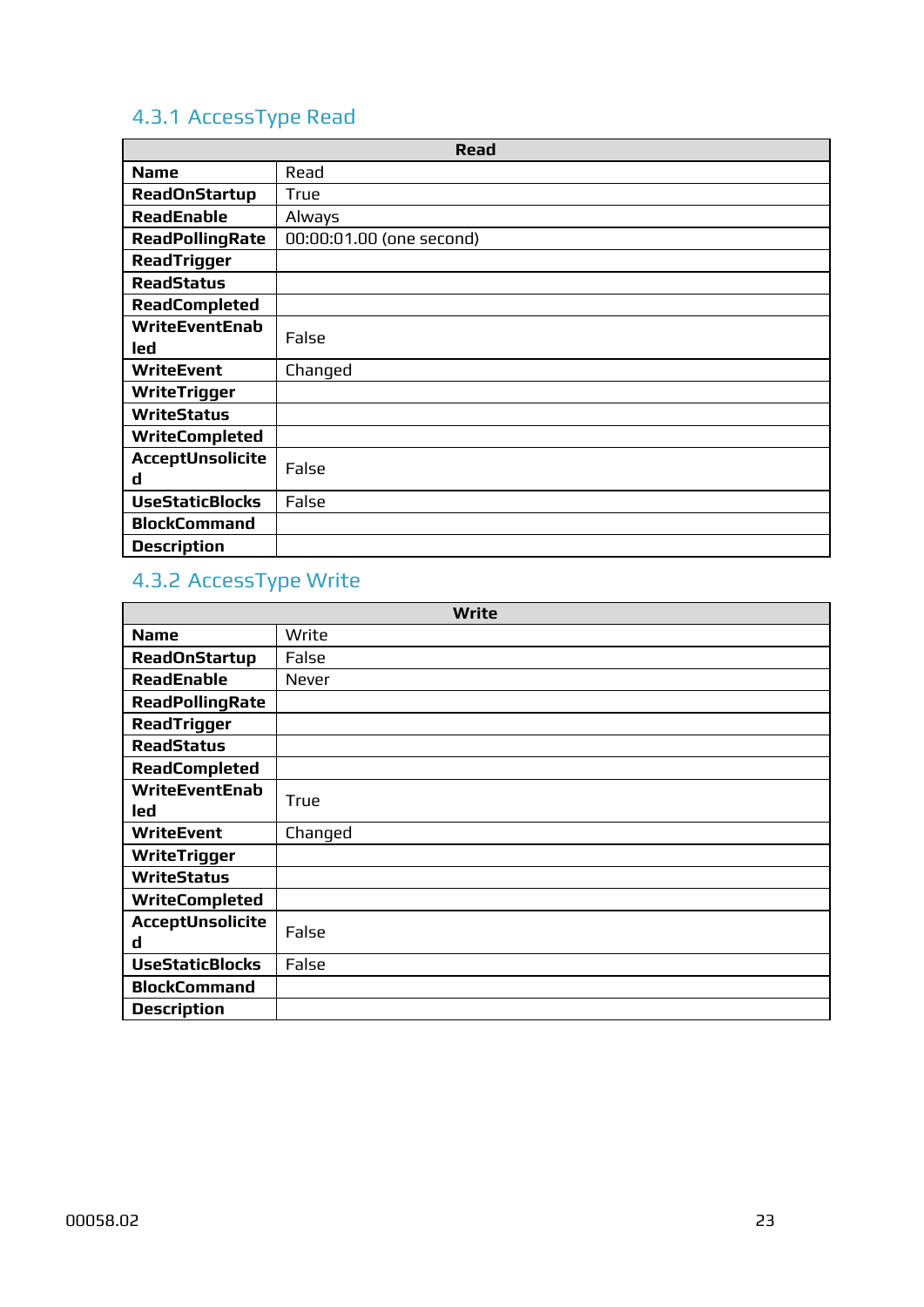## <span id="page-23-0"></span>**5. BROWSER**

#### <span id="page-23-1"></span>**5.1 General**

To facilitate the registration of remote IEC61850 points into the SCADA points table, an IEC61850 Browser feature, shown below, is available.

To start the feature follow the steps 1 and 2 below.

|   | Nodes<br>Channels<br>Drag a column header here to group | Points           |                   | AccessTypes                                  | 1)-Left click on the<br>Address Column. |                     |
|---|---------------------------------------------------------|------------------|-------------------|----------------------------------------------|-----------------------------------------|---------------------|
| I | TagName                                                 | $\triangle$ Node | <b>7.</b> Address |                                              | <b>DataType</b>                         |                     |
|   | A1.MED.KV C                                             | NO61850          |                   | AI:IED7SJ63MEAS/MMXU1\$MX\$PhV\$phsC         | • Native                                |                     |
|   | <b>BEH</b><br><b>HEALTH</b>                             |                  | AI<br>Type        | Analog input                                 | Native<br>b.<br><b>Native</b>           | 2)- Left click on   |
|   | HZ DB                                                   |                  |                   | IED7SJ63MEAS/MMXU1\$MX\$PhV\$phsC            |                                         | this green arrow to |
|   | <b>HZ_UNITS_MULTIPLIER</b>                              | Item name        |                   |                                              |                                         | open the browser.   |
|   | <b>HZ UNITS SIUNIT</b>                                  | NO61850          |                   | BI:IED7SJ63MEAS/MMXU1\$CF\$Hz\$units\$SIUnit | Native                                  |                     |

The browser will work over an IED ( $\boxed{\blacksquare}$  ) or over a SCL file ( $\blacksquare$ ). This way, if the File SCL option is enabled and an IED IP was provided, the browser will begin accessing the IED and the double arrows will alternate between the selected choices.

| A<br>Type                                    | Analog input                                                                                                                                                                                                                                                                                                                         |
|----------------------------------------------|--------------------------------------------------------------------------------------------------------------------------------------------------------------------------------------------------------------------------------------------------------------------------------------------------------------------------------------|
|                                              | IED7SJ63MEAS/MMXU1\$MX\$PhV\$phsC\$instCVal                                                                                                                                                                                                                                                                                          |
| LING                                         | IED7SJ63MEAS/MMXU1\$MX\$PhV\$phsC\$cVal<br><b>Band</b><br>IED7SJ63MEAS/MMXU1\$MX\$PhV\$phsC\$instCVal<br>$\blacktriangle$<br>n.e.<br>n.                                                                                                                                                                                              |
| $\mathbf{U}_\epsilon$<br>Draw<br>Info<br>Run | Points<br>AccessTypes<br>Channels<br><b>Nodes</b><br>Drag a column header here to group                                                                                                                                                                                                                                              |
|                                              | <b>7.</b> Address<br>- Node<br>TagName<br>⋇                                                                                                                                                                                                                                                                                          |
|                                              | A1.MED.KV_C<br>NO61850<br>AI:IED7SJ63MEAS/MMXU1\$MX\$PhV\$phsC\$instCVal<br>۰                                                                                                                                                                                                                                                        |
| Type                                         | $\mathsf{Al}$<br>Analog input<br>$\omega$                                                                                                                                                                                                                                                                                            |
|                                              | IED7SJ63MEAS/MMXU1\$MX\$PhV\$phsC\$instCVal<br>$\rightarrow$                                                                                                                                                                                                                                                                         |
| Item name                                    | $\overline{\phantom{a}}$<br>EDC<br>IED7SJ63MEAS/MMXU1\$MX\$PhV\$phsC\$cVal<br><del>minis</del> per care a<br>IED7SJ63MEAS/MMXU1\$MX\$PhV\$phsC\$instCVal<br>$\blacktriangle$<br>DA phsB<br>IED7SJ63MEAS/MMXU1\$MX\$PhV\$phsC\$q<br>$\triangleq$ DA phsC<br>IED7SJ63MEAS/MMXU1\$MX\$PhV\$phsC\$t<br>$\triangleleft$ DA cVal<br>DA mag |
|                                              | ▲ DA instCVal<br>DA mag<br>DAq<br>DA <sub>t</sub>                                                                                                                                                                                                                                                                                    |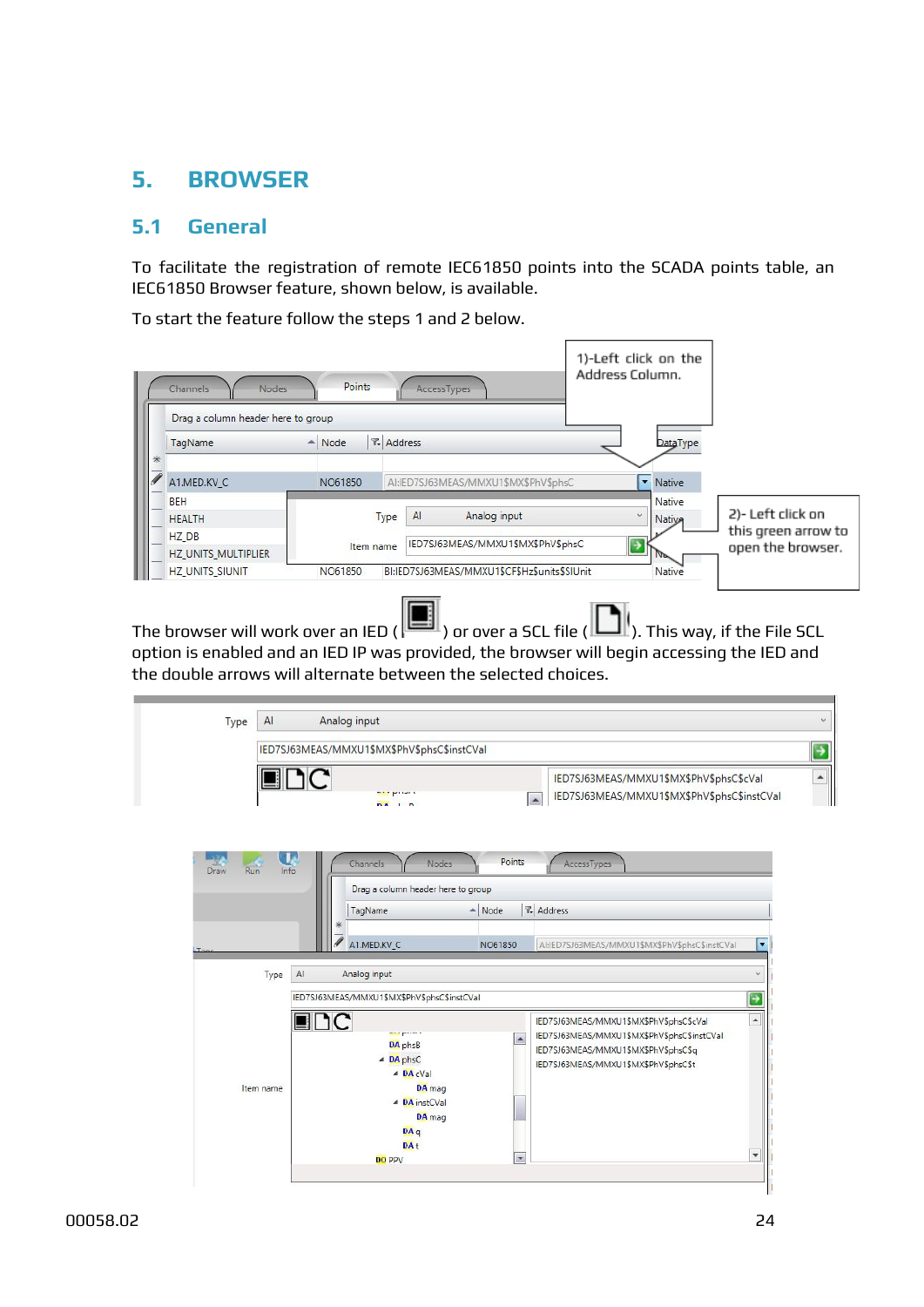The window consists of two frames presented side by side. The left frame displays a hierarchical list in the form of a tree, with the IED objects. Clicking on the branches of the tree will list on the right frame the objects available for that hierarchical level.

The left frame shows the server designated by the Node field of that particular point record. Left clicking on the server name on the tree will show the IEC61850 objects that belong to that particular server.

The IEC61850 tree structure, briefly:

LD – Logical Devices – Logical devices inside a physical device. LN – Logical Nodes – Implements functions inside an LD FC – Functional Constraints DO – Data objects DA – Data attributes

#### <span id="page-24-0"></span>**5.2 Data Sources**

To load the objects on this window from Data Objects, Reports and DataSets configured in the IED server, the user can make a direct connection with the actual IED or reading an SCL (Substation Configuration Language) supported file. The supported files are ICD (IED Capability Description), SCD (Substation Configuration Description), CID (Configured IED Description) and SSD (Substation).

By right clicking on the name of the current server, the user can choose the browsing option: via remote connection or via description file.

#### <span id="page-24-1"></span>**5.3 Remote IED Connection**

If the user chooses connection with the remote IED, clicking on the name of a remote server for the first time will cause the browser to attempt a connection to this server. If the connection is successful, the tree will expand to show the Logical Devices on the server. Clicking on each Logical Device will read all objects included in it.

In case the data takes too long to load, there may have been a failure to communicate with the IED. In this case, messages like "Not connected" or "Time Out" will appear at the bottom of the Browser window. Therefore, the server icon in the tree will change to show a red "X" indicating connection failure. To make a new connection attempt click on the LD items (Logical Devices) again or close the screen and try again, for a full reset of the browser.

#### <span id="page-24-2"></span>**5.4 Reading SCL files**

To load the browser window from the reading of an SCL file, its name must have been specified in the Node configuration and the file must have been previously placed in the directory pointed to in the Node configuration options section of the project. In this case,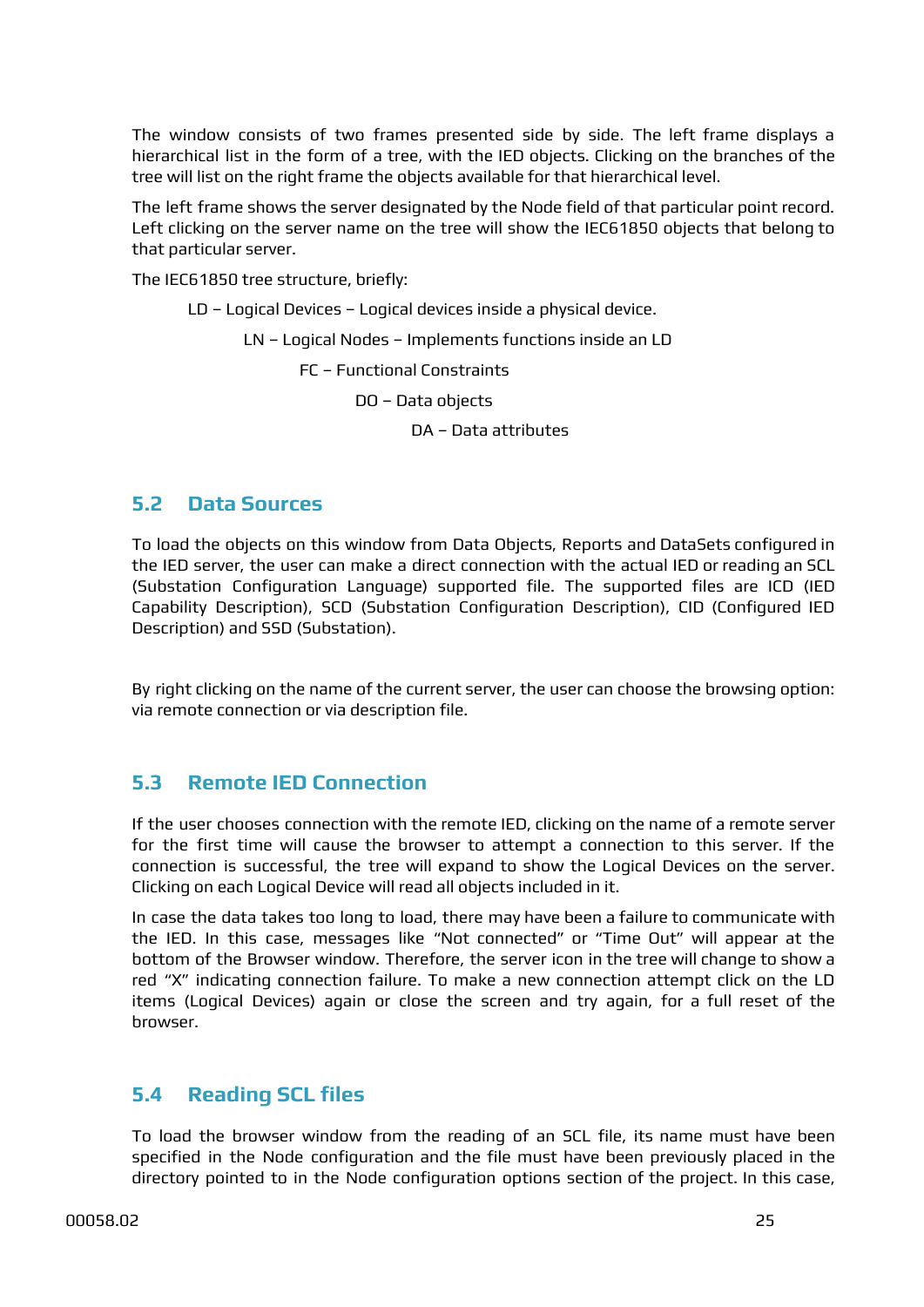clicking on the server name starts the reading of the file and display the Logical Devices. When clicking the LDs, all existing data objects are read hierarchically.

As already mentioned in the SCADA channel description for handling IEC61850 protocol servers, it is not necessary for the server name specified to be the same as the one configured within the IED. In case of reading SCL files, to assist the user if these names are different and because there could be several IEDS described in SCD-type files, a window appears listing the IEDS names found in the file. The user must choose the desired one to be used in that Node.

## <span id="page-25-0"></span>**5.5 Data Objects**

When it comes to selecting the desired level of Data Object, just click on it in the right frame of the browser and press OK to trigger the transfer to the points table Address field, in the current field register. The Node field should be set with the name of the desired target Node. The list on the right side of the window allows the user to select multiple objects. If the user selected more than one item, after clicking on OK, new records will be created in the points table to hold all the selected items.

According to the FC (Functional Constraint) of the chosen point (the points in the figure have the "MX" FC, which means measures), SCADA automatically suggests the point type for the Types column in the points table (in this case, the EA-type Analog Input will be suggested). The type suggested may be altered if necessary.

## <span id="page-25-1"></span>**5.6 DataSets**

In the tree, after the LD section, branches with Reports (buffered and unbuffered) and DataSets appear.

A DataSet is an object in the form of a set of Data Objects (DO), pre-configured in the IED.



The figure above shows the list of defined datasets in an IED server. Clicking on the name of the DataSets shows the data objects (DO) that were set up in this DataSet. A list of these objects also appears in the right frame of the window.

To set DataSet readings by requested sampling, the user should choose the name of the DataSet and create a record in the points table, as described in the configuration of points section.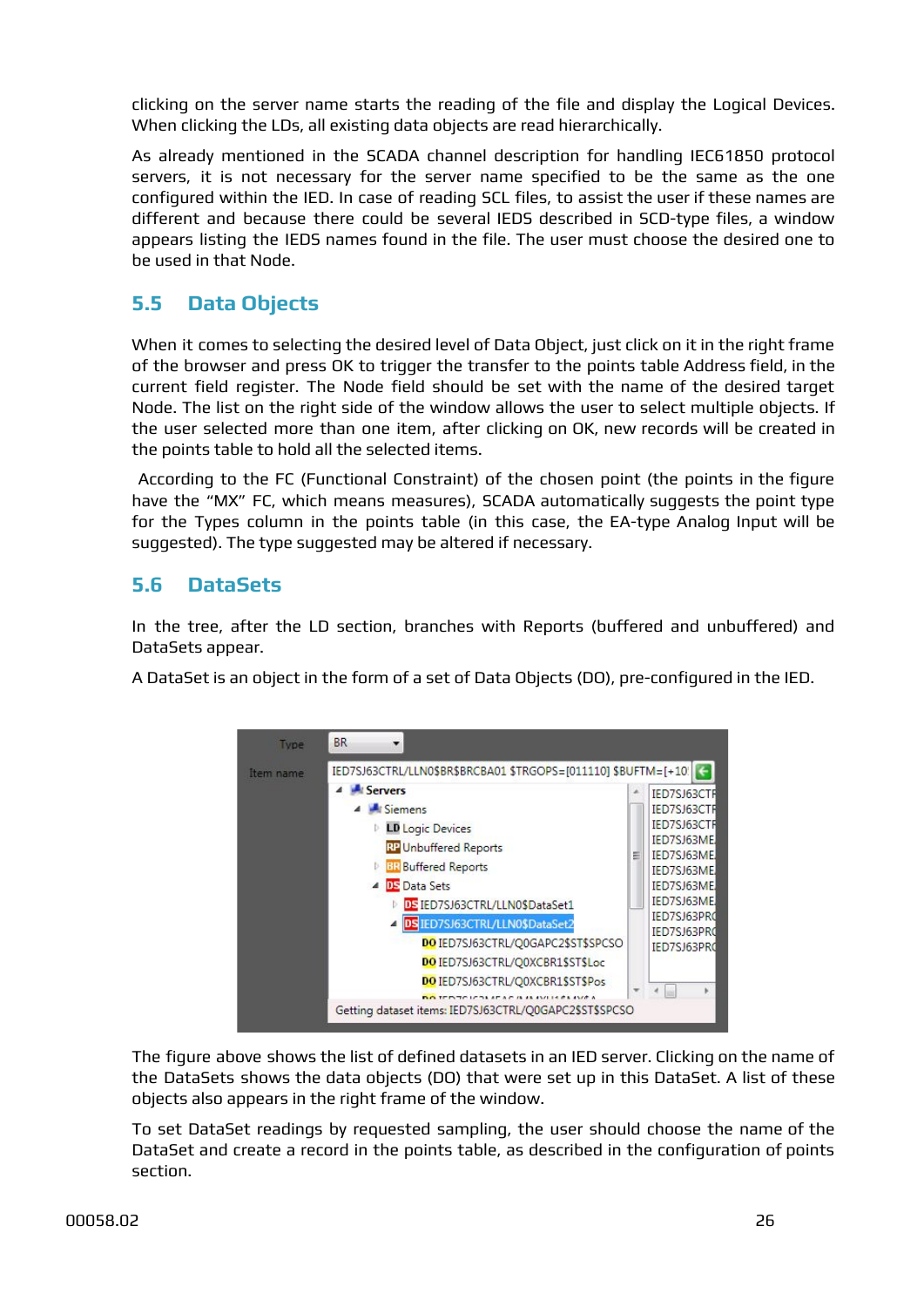## <span id="page-26-0"></span>**5.7 Reports**

Reports are actions consisting in dispatching unsolicited data, initiated by IEDs servers for clients who activated these Reports.

Each Report has its own configuration attributes that define its behavior. One is the name of the DataSet to be sent by the Report. Each time a change in the objects on a DataSet specified by the Report is sensed, a new instance of this Report is created and sent to the registered client.

When the user clicks on the branches RP - Unbuffered Reports or BR - Buffered Reports, these branches will drop down to display the Reports configured in the IED server.

The way this reading is performed, in the case of a direct connection to the IED, requires the LDs to be previously loaded in order to show the respective Reports. After one of these loads, if some reports are not appearing, right click on the main RP or BR branch and choose the "refresh" item from the menu. For ICD files, the data load is always performed together.

To choose a Report whose denomination must be transferred to the points table, the name of that same Report that appears in the tree below Logical Nodes in BR or RP can be used. This choice can also be made in the RP or BR branches, after the LDs, which list the Reports. By expanding these branches the names of the report control blocks appear in the right frame of the browser window.

#### <span id="page-26-1"></span>**5.8 Report Attribute Window**

Clicking on a Report, on BR or RP tree´s Section, as indicated by the red arrow in figure 13, the control block attributes window of the Report (BRCB) is shown (Figure 14).

This window (Figure 14) shows the contents of the Report attributes: The attribute names are on the left column (Data Objects), the central column (Current Values) shows the values currently read from the browser, and the right column opens a window, with a click on the desired attribute, where the user can set a new value for it. The value will be loaded on the remote server for the next SCADA real time execution.

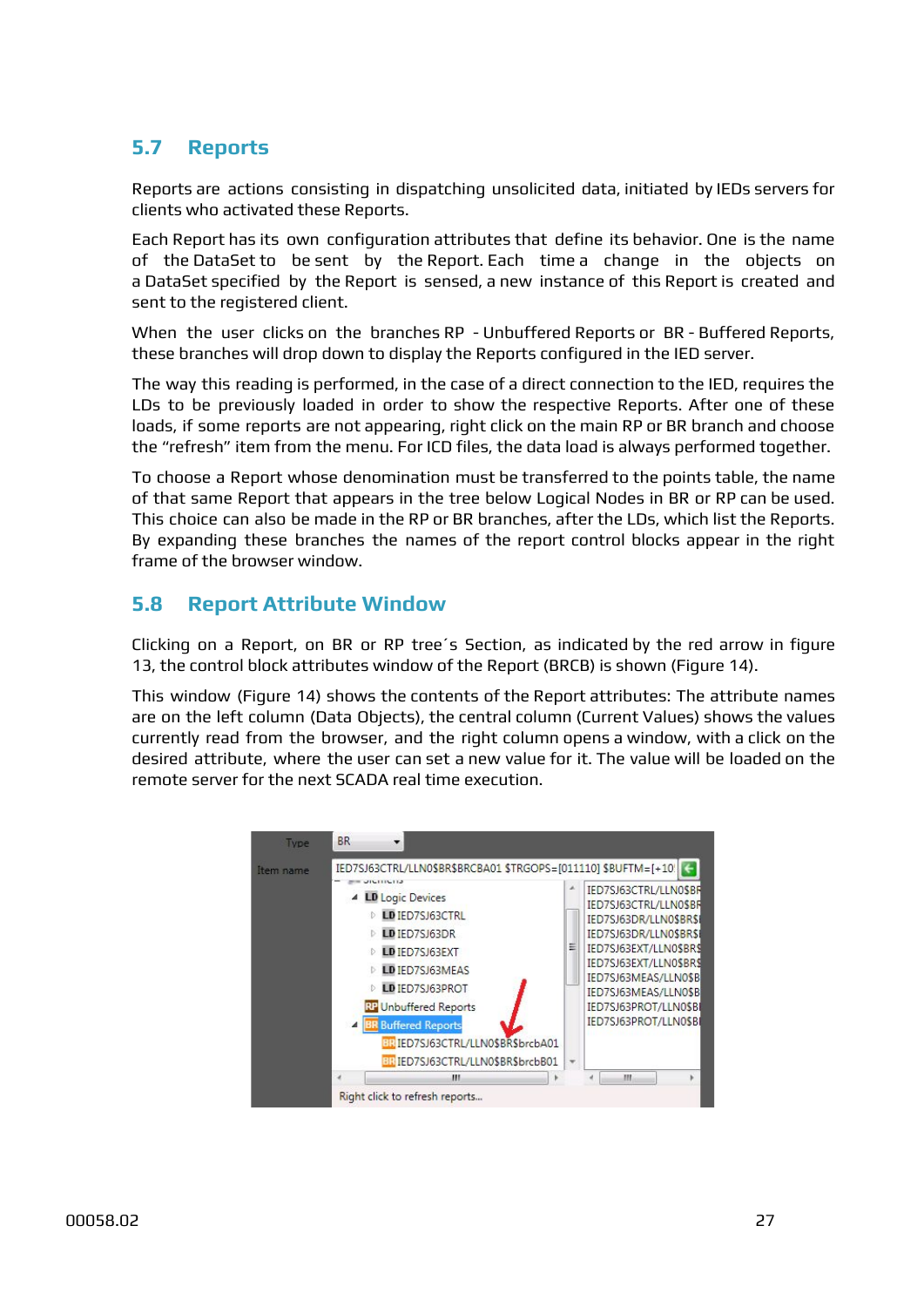| Item name |                    | IED7SJ63CTRL/LLN0\$BR\$BRCBA01 \$TRGOPS=[011110] \$BUFTM=[+10] < |        |               |
|-----------|--------------------|------------------------------------------------------------------|--------|---------------|
|           | LD IED7SJ63EXT     |                                                                  |        |               |
|           |                    | LD1 IED7SJ63CTRL/LLN0\$BR\$brcbA01                               |        |               |
|           | LD<br>Data Objects | Current Values                                                   |        | To be written |
|           | Unb<br>\$DatSet    | IED7SJ63CTRL/LLN0\$DataSet2 IED7SJ63CTRL/I                       |        |               |
|           | Buff<br>\$TrgOps   | 011111                                                           | 011111 | Ξ             |
|           | \$RptID            | IED7SJ63CTRL/LLN0\$BR\$brcbA IED7SJ63CTRL/I                      |        |               |
|           | \$RptEna           |                                                                  | F      |               |
|           | <b>\$ResvTms</b>   | 0                                                                | 0      |               |
|           |                    | m<br>٠                                                           | t.     |               |
|           | ×                  |                                                                  | Ok     | Cancel        |

In the example below (Figure 15), the attributes that have been modified are **\$BufTm** and **\$TrgOps.**

| <b>Channels</b>                                    | <b>Nodes</b> | <b>Points</b> | AccessTypes                                                        |      |
|----------------------------------------------------|--------------|---------------|--------------------------------------------------------------------|------|
| Drag a column header here to group by that column. |              |               |                                                                    |      |
| TagName                                            | Node         |               | Address                                                            | Data |
| ANA61[6]                                           |              | NO61850       | BR:IED7SJ63CTRL/LLN0\$BR\$BRCBA01 \$TRGOPS=[011110] \$BUFTM=[+105] | Nati |

# <span id="page-27-0"></span>**6. COMTRADE FILES**

#### <span id="page-27-1"></span>**6.1 General information**

The COMTRADE standard (IEEE Standard Common Format for Transient Data Exchange) defines a standard format for the data files and other files needed to represent faults, tests, or simulations in the electrical sector. Up to 4 types of files can be generated with the \* .HDR, \* .CFG, \* .DAT and \* .INF extensions.

- **• HDR** (Header) This is an optional text file. It contains general information about the event. It is recorded in ASCII format and its content does not need to be stored following a specific order.
- **• CFG** (Configuration) This is a required text file. It is recorded in ASCII format and its content is organized in order to allow its automated reading through a computational algorithm. It consists of data such as the substation name, number of analog and digital channels, channel names, units, conversion factors, electrical system frequency, sampling rates, date and time, and the format in which the data file was recorded.
- **DAT** This is a required text file. It is recorded in ASCII or binary format. It contains only numbers and corresponds to samples taken of the analog and digital quantities. Its correct interpretation depends on the information contained in the configuration file. The configuration file specifies means to translate these values appropriately to real quantities, such as volts and amperes. Digital data is represented by the digits "0" and "1."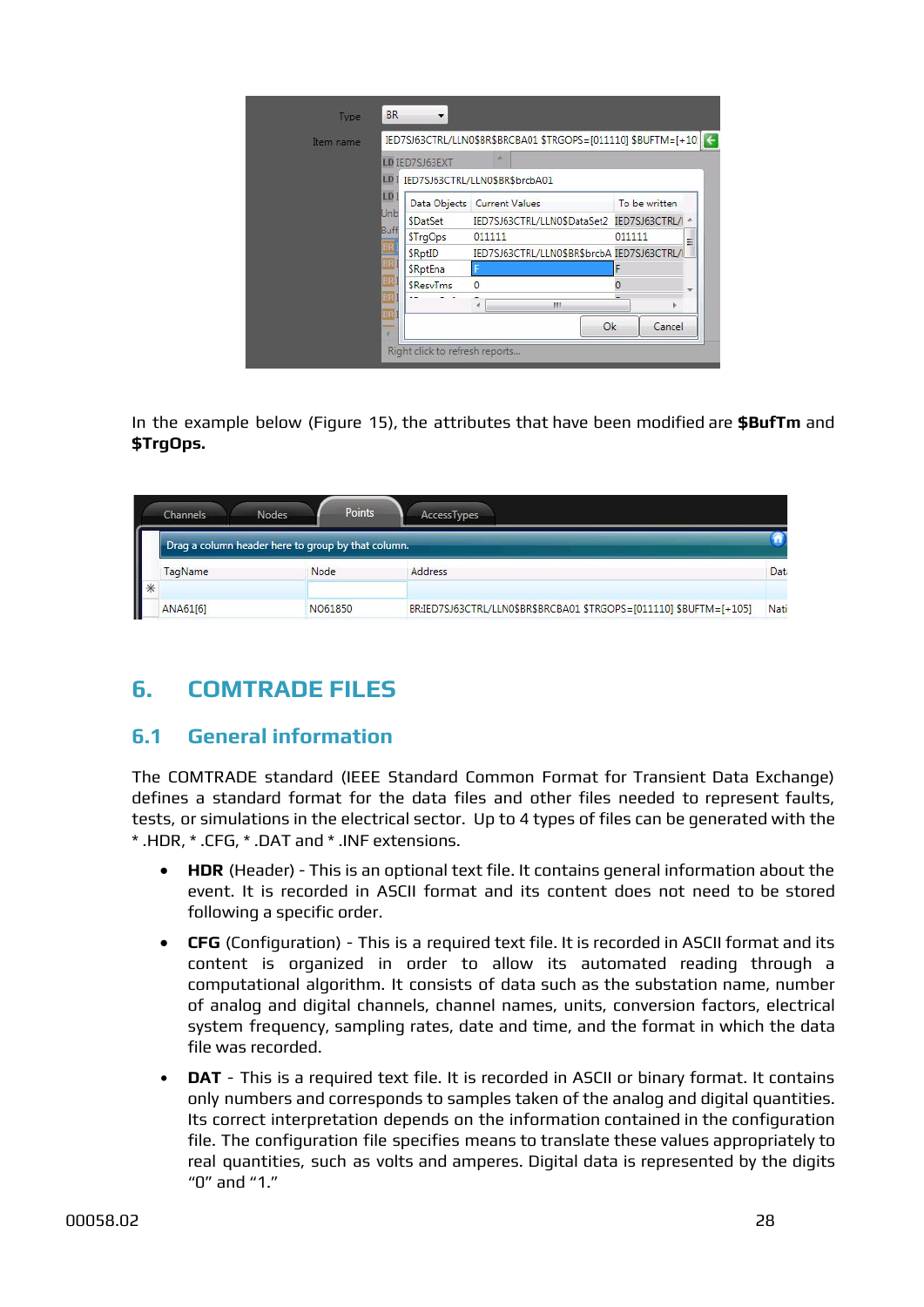• **INF** (Information) - This is an optional text file. It is recorded in ASCII or UTF-8 format. It contains extra information beyond the minimum required to apply the dataset. The format provides information that can be read and used by any user, and information that can be accessible only to users of a particular class. The information store is divided into sections, which can be of the public or private type. Each section consists of a header line followed by a certain number of input lines. Public sections contain information that can be used by equipment and software of various types of manufacturers; private sections contain information that can be used only by a specific manufacturer of software, hardware or equipment.

#### <span id="page-28-0"></span>**6.2 Reading and Recording**

The driver will scan the IED file directories for files with the \* .HDR, \* .CFG, \* .DAT, and \* .INF extensions. This scan will be performed by MMS or FTP, every X period of time and saved in a directory of the computer according to the settings defined in the node.

If the file already exists in the directory, it will have its name and last modified date compared to that of the file in the IED and this will define if the file should be transferred or deleted, if this option is enabled in the configuration of the node.

The operations are logged at the DEBUG level in the LOG file and they will be logged if the logging level in the channel configuration is set to DEBUG. For cases where FTP is used, a new LOG file named FTP.log will be generated within the folder of each channel. It has been separated to have a better debugging organization when the operation uses FTP to read the COMTRADE files.

## <span id="page-28-1"></span>**7. DIAGNOSIS OF COMMUNICATION PROBLEMS**

#### <span id="page-28-2"></span>**7.1 Logs of Operations (LOG)**

The protocol uses a feature that records events into a text file LOG. There are four types of messages: **Debug, Info, Warning, and Error**.

| <b>Debug</b> | Messages at the lowest level. Used when it is necessary to identify in more detail<br>each process. Usually used by developers, testers and integrators. |  |  |  |  |  |  |  |
|--------------|----------------------------------------------------------------------------------------------------------------------------------------------------------|--|--|--|--|--|--|--|
| Info         | Important information messages for monitoring the operation of the<br>Communication Module.                                                              |  |  |  |  |  |  |  |
|              | <b>Warning</b> Warning messages, which can be bypassed or need to be scanned.                                                                            |  |  |  |  |  |  |  |
| <b>Error</b> | Error messages that cannot be ignored and need immediate attention and<br>correction for the correct operation of the Communication Module.              |  |  |  |  |  |  |  |

#### <span id="page-28-3"></span>7.1.1 SCADA Trace Window

SCADA has the trace window, which runs on the server and displays the real-time operations log of each channel and node. It has 4 important columns (Info 1, Info 2, Info 3 and Info 4), which show the Channel, Node, Point address and method executed by the driver.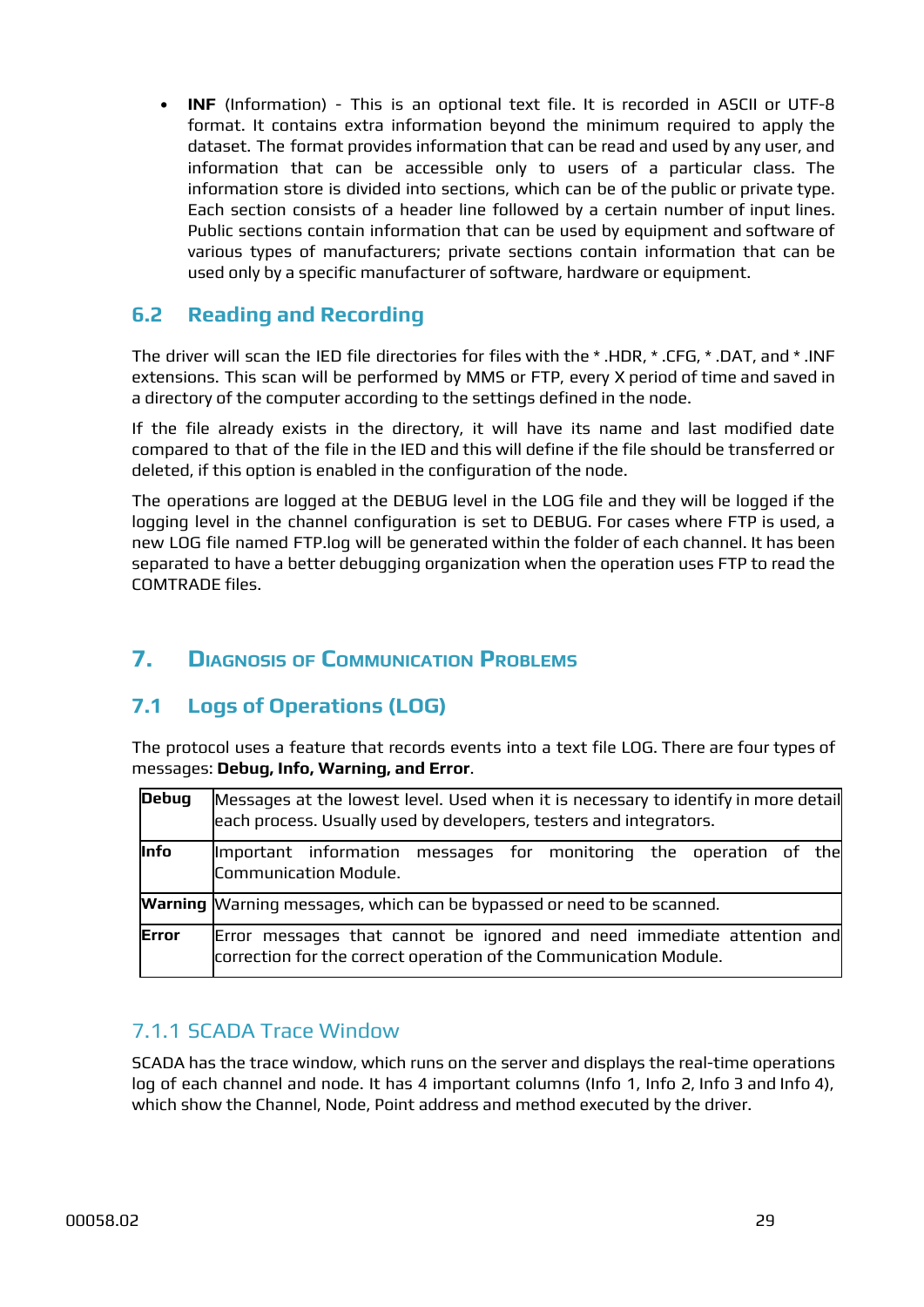#### <span id="page-29-0"></span>7.1.2 Windows Event

The Communication Module is configured internally to always log all Warning and Error messages. This rule is independent of the log level setting that is set.

The format of the message consists of: Channel, Node (when available), Point address (when available), Date / Time, Message type, Thread, Method and message.

#### <span id="page-29-1"></span>7.1.3 Text File

- The Communication Module will log messages based on the hierarchical level defined in the channel configuration (Session 2 of the Manual).
- The directory consists of folders for each channel and node that was initialized. The root is at: C: \ Action.NET \ Projects \ Logs \ Drivers \
- The text file is created in the format: Log-DAY-MONTH-YEAR.log
- For example, if the maximum storage of 30 files is configured, each with a maximum size of 35 Megabytes then each day cycle a file will be created if it has not exceeded the maximum size. If this size is exceeded once, a copy of that day's file with a final 1 will be created and another, new file will be created. If the burst repeats on the same day, the new file replaces the copy and a new file is started. If not, a new daily archive cycle is created. Therefore, each node can store approximately 1076 Megabytes to disk.
- The message format consists of: Point address (when available), Date/Time, Message type, Thread, Method and message.

#### <span id="page-29-2"></span>**7.2 Codes of Errors and Qualities**

#### <span id="page-29-3"></span>7.2.1 Command Errors (CO)

Command error codes are read from the lastApplError attribute. The attribute is valid only for command data classes and its value displays the status of the last command. It is updated when command responses are received from the devices. Used by Functional Point Constraint CO.

| Cod<br>e       | Cause                                     | <b>Description</b>                                                                         |  |  |
|----------------|-------------------------------------------|--------------------------------------------------------------------------------------------|--|--|
| <sup>0</sup>   | <b>UNKNOWN</b>                            | Unknown                                                                                    |  |  |
| 1              | NOT_SUPPORTED                             | Not supported                                                                              |  |  |
| 2              | BLOCKED_BY_SWITCHING_HIERARC<br><b>HY</b> | Not successful, because<br>one of<br>the<br>downstream Loc switches has the value<br>TRUE. |  |  |
| 3              | SELECT_FAILED                             | Canceled due to an unsuccessful selection<br>(select service).                             |  |  |
| $\overline{4}$ | INVALID_POSITION                          | Control action is aborted due to invalid<br>switch position.                               |  |  |
| 5              | POSITION_REACHED                          | Switch is already in the intended position.                                                |  |  |
| 6              | PARAMETER_CHANGE_IN_EXECUTI<br><b>ON</b>  | Control action is blocked due to running<br>parameter change.                              |  |  |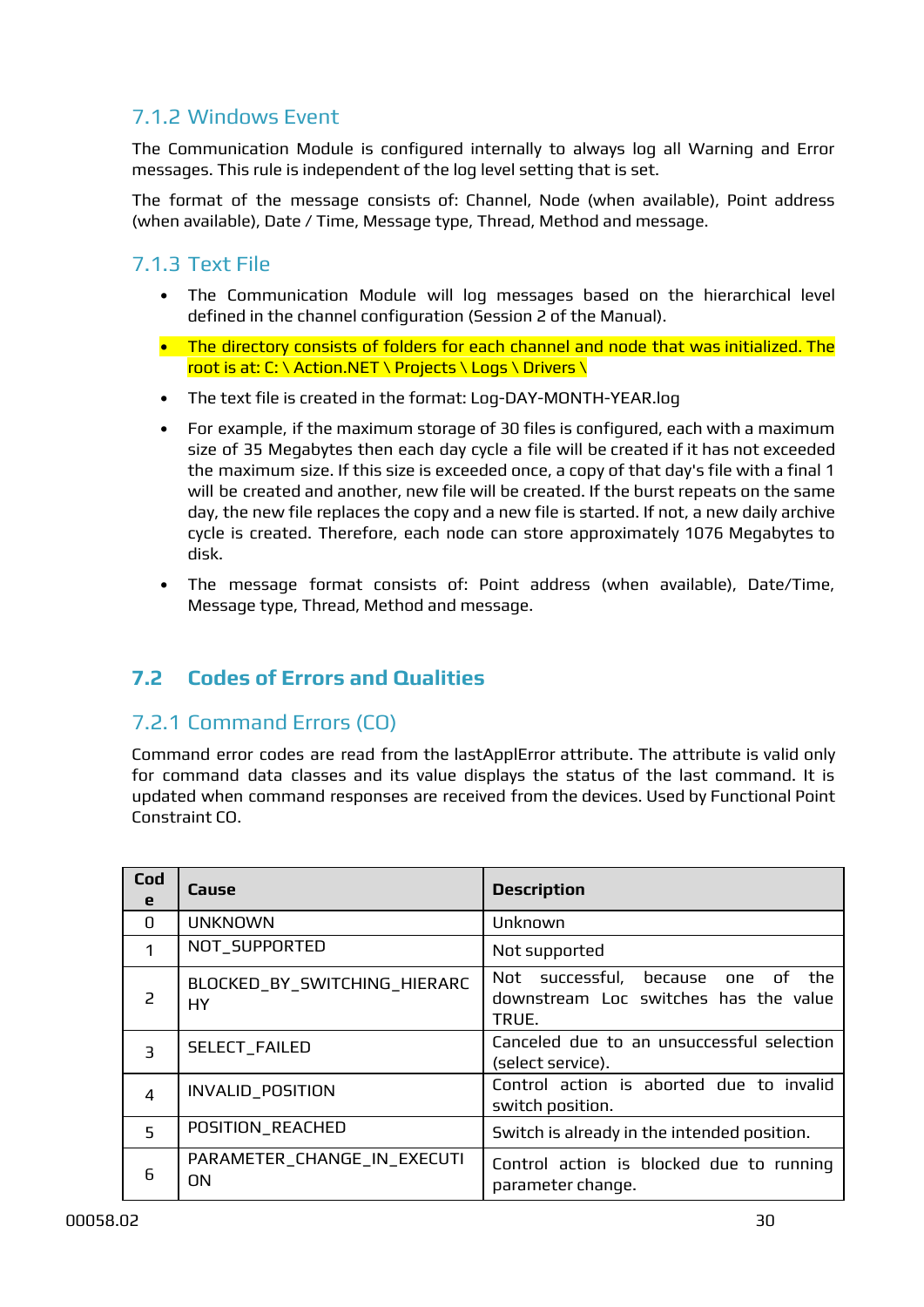| $\overline{7}$ | STEP_LIMIT                         | Control action is blocked because tap<br>changer has reached the limit EndPosR or<br>EndPosL.                                                      |
|----------------|------------------------------------|----------------------------------------------------------------------------------------------------------------------------------------------------|
| 8              | BLOCKED_BY_MODE                    | Control action is blocked because the LN is<br>in a mode (Mod) which does not allow any<br>switching.                                              |
| 9              | BLOCKED_BY_PROCESS                 | Control action is blocked due to some<br>external event at process level that prevents<br>a successful operation.                                  |
| 10             | BLOCKED_BY_INTERLOCKING            | Control action is blocked due to interlocking<br>of switching devices.                                                                             |
| 11             | BLOCKED_BY_SYNCHROCHECK            | Control action with synchrocheck is aborted<br>due to exceed of time limit and missing<br>synchronism condition.                                   |
| 12             | COMMAND_ALREADY_IN_EXECUTIO<br>N   | Control select or cancel service is rejected<br>because control action is already running.                                                         |
| 13             | BLOCKED_BY_HEALTH                  | Control action is blocked due to some<br>internal event that prevents a successful<br>operation (Health).                                          |
| 14             | 1_OF_N_CONTROL                     | Control action is blocked because another<br>control action in a domain (for example<br>substation) is already running.                            |
| 15             | ABORTION_BY_CANCEL                 | Control action is aborted due to cancel<br>service.                                                                                                |
| 16             | TIME_LIMIT_OVER                    | Control action is terminated due to exceed<br>of some time limit.                                                                                  |
| 17             | ABORTION_BY_TRIP                   | Control action is aborted due to a trip.                                                                                                           |
| 18             | OBJECT_NOT_SELECTED                | Control action is rejected because control<br>object was not selected.                                                                             |
| 19             | OBJECT_ALREADY_SELECTED            | Select action is not executed because the<br>addressed object is already selected.                                                                 |
| 20             | NO_ACCESS_AUTHORITY                | Control action is blocked due to lack of<br>access authority.                                                                                      |
| 21             | ENDED_WITH_OVERSHOOT               | Control action executed but the end position<br>has overshoot.                                                                                     |
| 22             | ABORTION_DUE_TO_DEVIATION          | Control action is aborted due to deviation<br>between the command value and the<br>measured value.                                                 |
| 23             | ABORTION_BY_COMMUNICATION_L<br>OSS | Control action is aborted due to the loss of<br>connection with the client that issued the<br>control.                                             |
| 24             | ABORTION_BY_COMMAND                | Control action is blocked due to the data<br>attribute CmdBlk.stVal is TRUE.                                                                       |
| 25             | <b>NONE</b>                        | Command not successful due to Unknown<br>causes.                                                                                                   |
| 26             | INCONSISTENT_PARAMETERS            | The parameters between successive control<br>services are not consistent for example the<br>ctlNum of Select and Operate service are<br>different. |
| 27             | LOCKED_BY_OTHER_CLIENT             | Another client has already reserved the<br>object.                                                                                                 |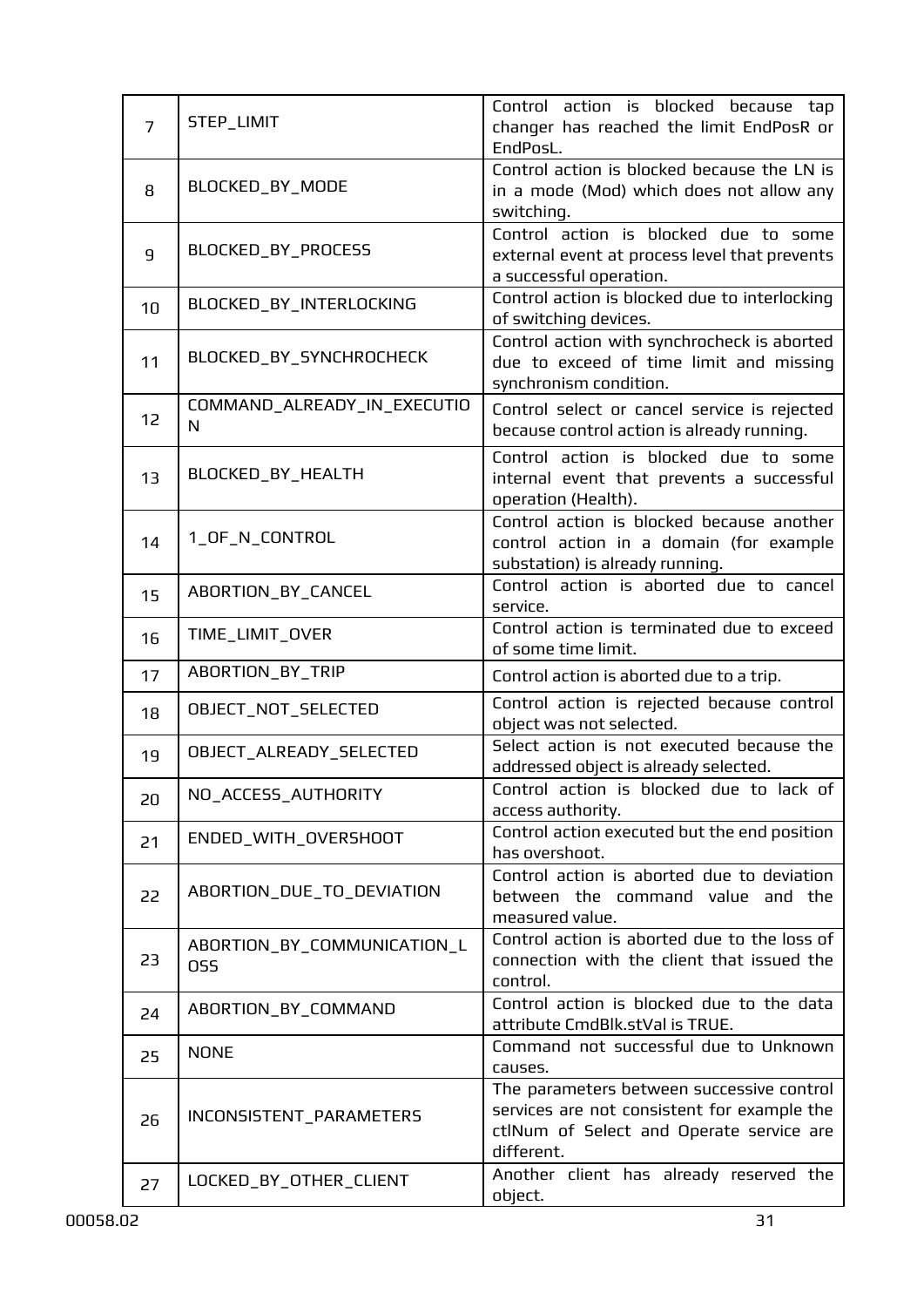| 99 | 'CONTROL_MODEL_STATUS_ONLY | The object is not controllable, only the<br>services that apply to a status object are<br>supported. The attribute ctlVal does not<br>exist. |
|----|----------------------------|----------------------------------------------------------------------------------------------------------------------------------------------|
|----|----------------------------|----------------------------------------------------------------------------------------------------------------------------------------------|

## <span id="page-31-0"></span>7.2.2 Quality

The Quality Table standard adopted by SCADA is Open Platform Communications (OPC). The table below is used to convert a quality from IEC 61850 to an OPC quality code.

| 61850<br><b>Name</b>                                         | <b>OPC</b><br>Cod<br>e | <b>OPC</b><br><b>Name</b>      | <b>OPC</b><br><b>Description</b>                                                                                                                                                                                                                                             |
|--------------------------------------------------------------|------------------------|--------------------------------|------------------------------------------------------------------------------------------------------------------------------------------------------------------------------------------------------------------------------------------------------------------------------|
| Validity Invalid<br>Detail Overflow                          | 0                      | Bad<br>[Non-Specific]          | Non-specific. The value is bad<br>but no specific reason is<br>known.                                                                                                                                                                                                        |
| <b>Config Error</b>                                          | 4                      | Bad<br>[Configuration Error]   | Configuration Error. There is<br>some server-specific problem<br>with the configuration. For<br>example the item in question<br>has been deleted from the<br>configuration.                                                                                                  |
|                                                              | 8                      | Bad<br>[Not Connected]         | Not Connected. The input is<br>required<br>$\mathsf{to}$<br>be<br>logically<br>connected to something but<br>is not. This quality may reflect<br>that no value is available at<br>this time, for reasons like the<br>value may have not been<br>provided by the data source. |
| <b>Detail Failure</b>                                        | 12                     | <b>Bad</b><br>[Device Failure] | Failure.<br>Device<br>$\mathsf{A}$<br>device<br>failure has been detected.                                                                                                                                                                                                   |
| <b>Time Quality</b><br>(Clock Failure / Not<br>Synchronized) | 16                     | <b>Bad</b><br>[Sensor Failure] | Sensor<br>Failure. A<br>sensor<br>failure had been detected<br>(the "Limits" field can provide<br>additional<br>diagnostic<br>information<br>in<br>some<br>situations).                                                                                                      |
|                                                              | 20                     | Bad<br>[Last Known Value]      | Known<br>Value.<br>Last<br>Communications have failed.<br>However, the last known<br>value is available. Remark:<br>The "age" of the value may be<br>determined<br>from<br>the<br><b>TIMESTAMP</b><br>in<br>the<br>OPCITEMSTATE.                                             |
|                                                              | 24                     | Bad<br>[Communication Failure] | Failure.<br>Comm<br>Communications have failed.<br>There is no last known value<br>available.                                                                                                                                                                                |
|                                                              | 28                     | Bad<br>[Out of Service]        | Out of Service. The block is<br>off scan or otherwise locked.<br>This quality is also used when<br>the active state of the item or                                                                                                                                           |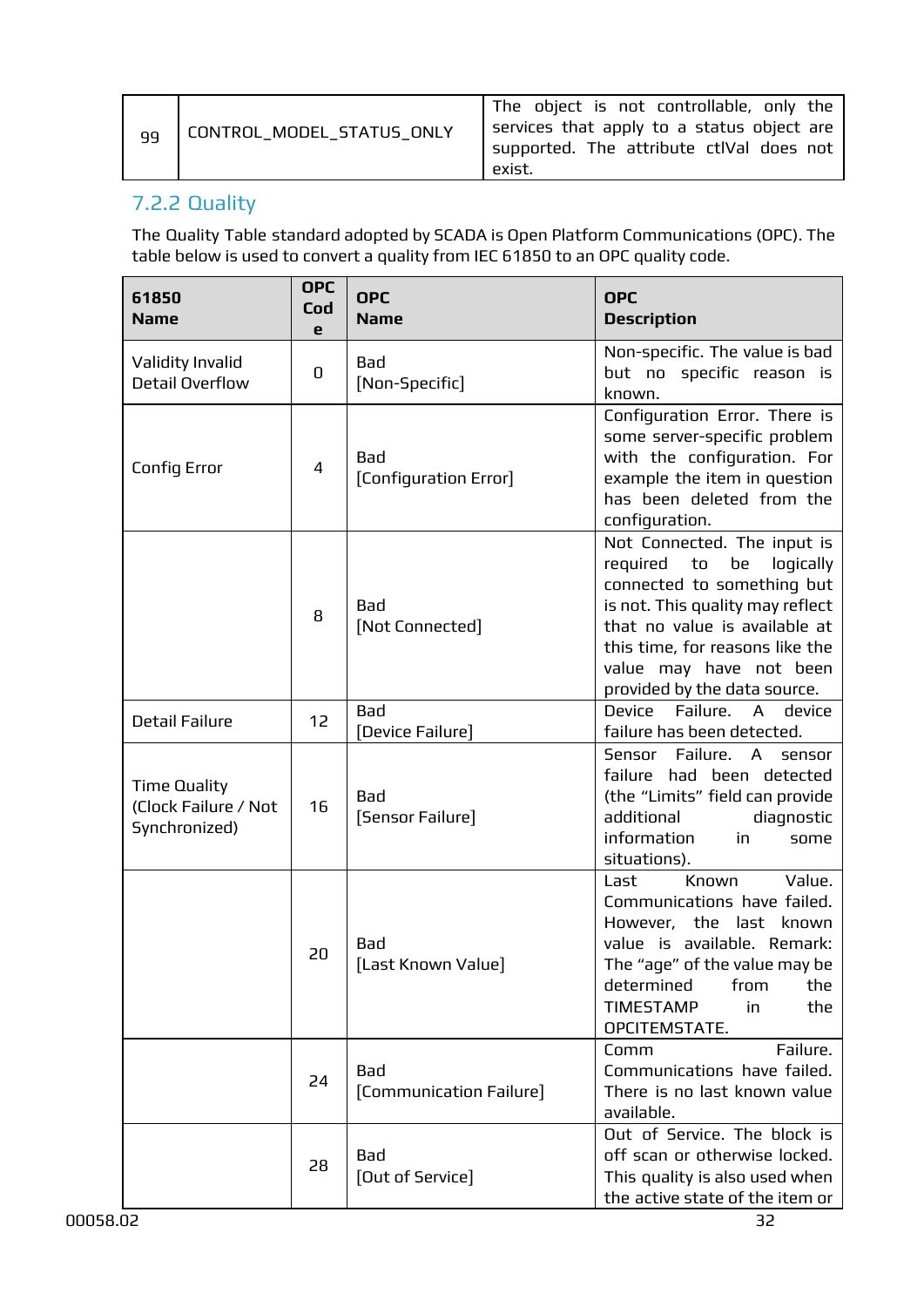|                                                                                                                         |    |                                    | the group containing the item                                                                                                                                                                                                                                                                                                                                                                                                                                                                                                                                                                                                           |
|-------------------------------------------------------------------------------------------------------------------------|----|------------------------------------|-----------------------------------------------------------------------------------------------------------------------------------------------------------------------------------------------------------------------------------------------------------------------------------------------------------------------------------------------------------------------------------------------------------------------------------------------------------------------------------------------------------------------------------------------------------------------------------------------------------------------------------------|
|                                                                                                                         | 32 | Bad<br>[Waiting For Initial Data]  | is Inactive.<br>Waiting for Initial Data. After<br>Items are added to a group, it<br>may take some time for the<br>server to actually obtain<br>values for these items. In<br>such cases the client might<br>perform a read (from cache),<br>establish<br>or<br>a<br>ConnectionPoint-based<br>subscription and/or execute a<br>Refresh<br>such<br>on on<br>a<br>the<br>subscription<br>before<br>values are available.<br><b>This</b><br>substatus is only available<br>from OPC DA 3.0 or newer<br>servers.                                                                                                                            |
| Validity<br>Questionable                                                                                                | 64 | Uncertain<br>[Non-Specific]        | Non-specific. There is no<br>specific reason why the value<br>is uncertain.                                                                                                                                                                                                                                                                                                                                                                                                                                                                                                                                                             |
| Detail Old Data<br>Operator Blocked                                                                                     | 68 | Uncertain<br>[Last Usable]         | Last Usable Value. Whatever<br>was writing this value has<br>stopped doing<br>The<br><b>SO.</b><br>returned value should<br>be<br>regarded as "stale." Remark:<br>This differs from a BAD value<br>with<br>Substatus 5<br>(Last<br>Known Value). That status is<br>associated specifically with a<br>detectable<br>communications<br>error on a "fetched" value.<br>This error is associated with<br>the failure of some external<br>source to "put" something<br>into the value within an<br>acceptable period of time.<br>Remark: The "age" of the<br>value can be determined from<br><b>TIMESTAMP</b><br>the<br>in.<br>OPCITEMSTATE. |
| Detail Out of Range<br><b>Detail Bad</b><br>Reference<br>Detail Oscillatory<br>Detail Inconsistent<br>Detail Inaccurate | 80 | Uncertain<br>[Sensor Not Accurate] | Sensor Not Accurate, Either<br>the value has "pegged" at<br>one of the sensor limits (in<br>which case the limit field<br>should be set to 1 or 2) or the<br>sensor is otherwise known to<br>be out of calibration via some<br>form of internal diagnostics<br>(in which case the limit field<br>should be 0).                                                                                                                                                                                                                                                                                                                          |